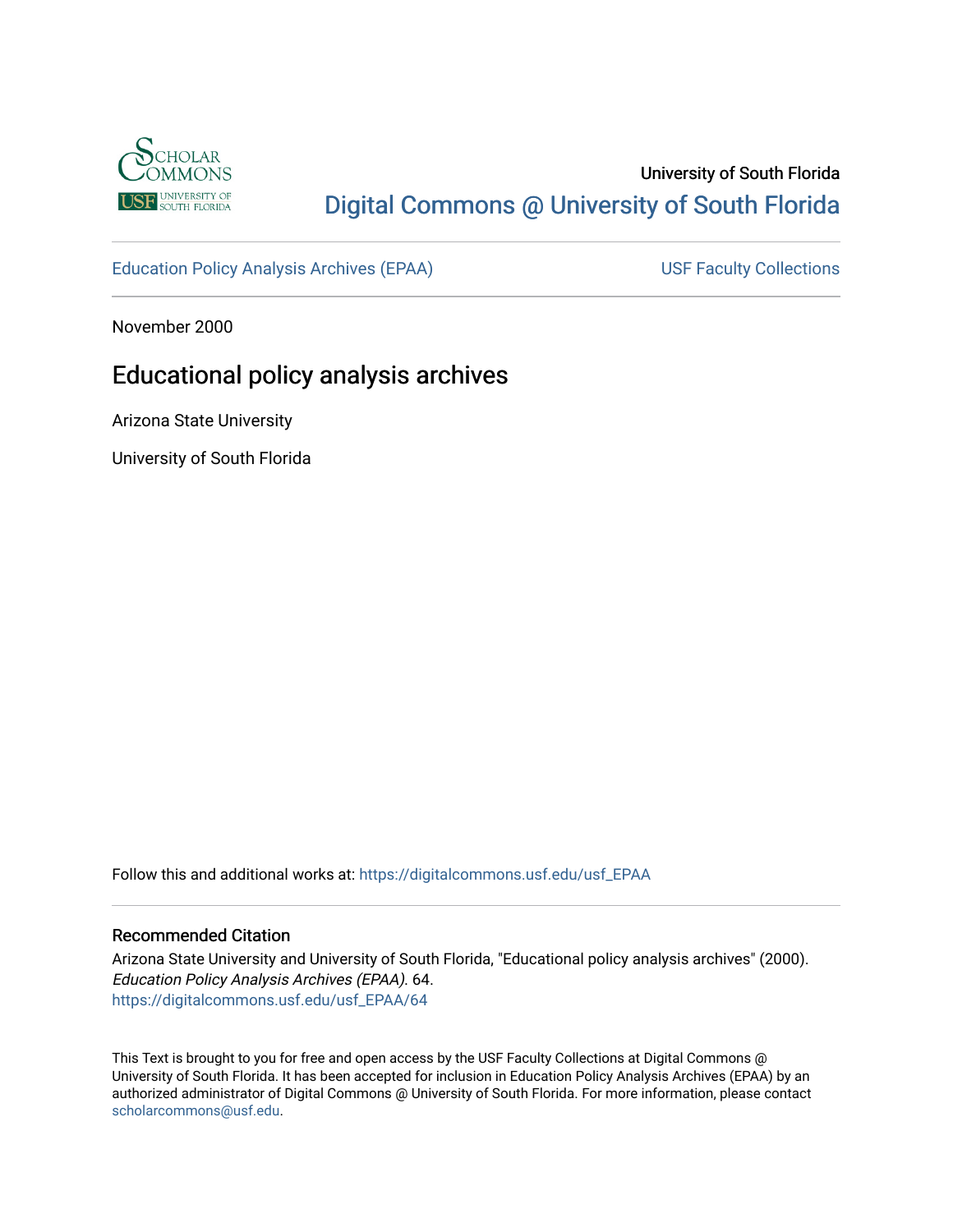# **Education Policy Analysis Archives**

**Volume 8 Number 50 November 2, 2000 ISSN 1068-2341**

A peer-reviewed scholarly electronic journal Editor: Gene V Glass, College of Education Arizona State University

Copyright 2000, the **EDUCATION POLICY ANALYSIS ARCHIVES**. Permission is hereby granted to copy any article if **EPAA** is credited and copies are not sold.

Articles appearing in **EPAA** are abstracted in the *Current Index to Journals in Education* by the ERIC Clearinghouse on Assessment and Evaluation and are permanently archived in *Resources in Education*.

## **Student Evaluation of Teaching: A Methodological Critique of Conventional Practices**

## **Robert Sproule Bishop's University (Canada)**

### **Abstract**

The purpose of the present work is twofold. The first is to outline two arguments that challenge those who would advocate a continuation of the exclusive use of raw SET data in the determination of "teaching effectiveness" in the "summative" function. The second purpose is to answer this question: "In the face of such challenges, why do university administrators continue to use these data exclusively in the determination of 'teaching effectiveness'?"

### **I. Introduction**

 The original purpose of collecting data on the student evaluation of teaching (hereafter SET) was to provide student feedback to an instructor on her "teaching effectiveness" [(Adams (1997), Blunt (1991), and Rifkin (1995)]. This function is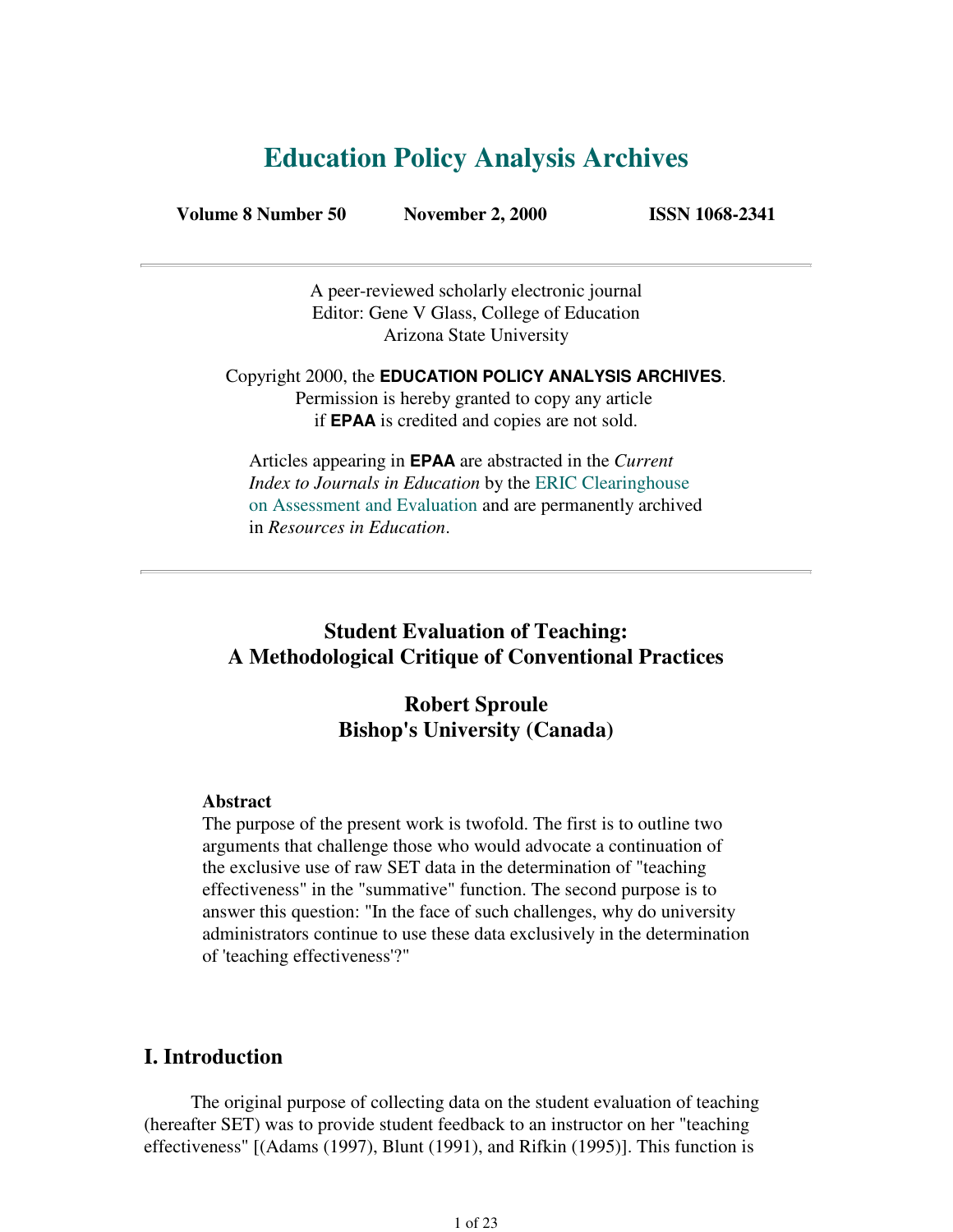dubbed the "formative" function by some, and is viewed as non-controversial by most. In time, raw SET data have been put to another use—this is to provide student input into faculty committees charged with the responsibility deciding on the reappointment, pay, merit pay, tenure, and promotion of an individual instructor [Rifkin (1995), and Grant (1998)]. This second function, dubbed the "summative" function by some, is viewed as controversial by many. (Notes 1, 2)

 The purpose of the present work is twofold. The first is to outline two arguments that challenge those who would advocate a continuation of the exclusive use of raw SET data in the determination of "teaching effectiveness" in the "summative" function. The first argument identifies two conceptual, and the second identifies two statistical, fallacies inherent in their methodology. Along the way, I shall also argue that while both conceptual fallacies cannot be remedied, one of the statistical fallacies can—this by means of the collection of additional data and the use of an appropriate statistical technique of the sort outlined in Mason et al. (1995). The second purpose of the present paper is to answer this question: In the face of such challenges, why do university administrators continue to use these data exclusively in the determination of "teaching effectiveness"?

 The general motivation for the present work is located in three classes of statements. The first class is the many reports of the confusion and general disarray caused to the academic mission of many disciplines by the SET process. For example, Mary Beth Ruskai (1996), an associate editor of *Notices of The American Mathematical Society*, wrote:

Administrators, faced with a glut of data, often find creative ways to reduce it (the SET process) to meaningless numbers. I encountered one who insisted that it sufficed to consider only the question on overall effectiveness, because he had once seen a report that, on average, the average on this question equaled the average of all other questions. He persisted in this policy even in cases for which it was patently false ... Advocates often cite a few superficial studies in support of the reliability of student evaluations. However, other studies give a more complex picture ... Many experienced faculty question the reliability of student evaluations as a measure of teaching effectiveness and worry that they may have counterproductive effects, such as contributing to grade inflation, discouraging innovation, and deterring instructors from challenging students.

 The second concerns what constitutes admissible and inadmissible evidence in legal and quasi-legal proceedings related to the "summative" function. For example, over fifteen years ago, Gillmore (1984) wrote: "If student ratings are to qualify as evidence in support of faculty employment decisions, questions concerning their reliability and validity must be addressed" (p. 561). In recent times, it seems that the issue of admissibility has been clarified in the U.S. courts. For example, Adams (1997) wrote:

Concerning questions about the legal basis of student evaluations of faculty, Lechtreck (1990) points out that, "In the past few decades, courts have struck down numerous tests used for hiring, and/or promotions on the grounds that the tests were discriminatory or allowed the evaluator to discriminate. The question, How would you rate the teaching ability of this instructor, is wide open to abuse" (p. 298). In his column, "Courtside,"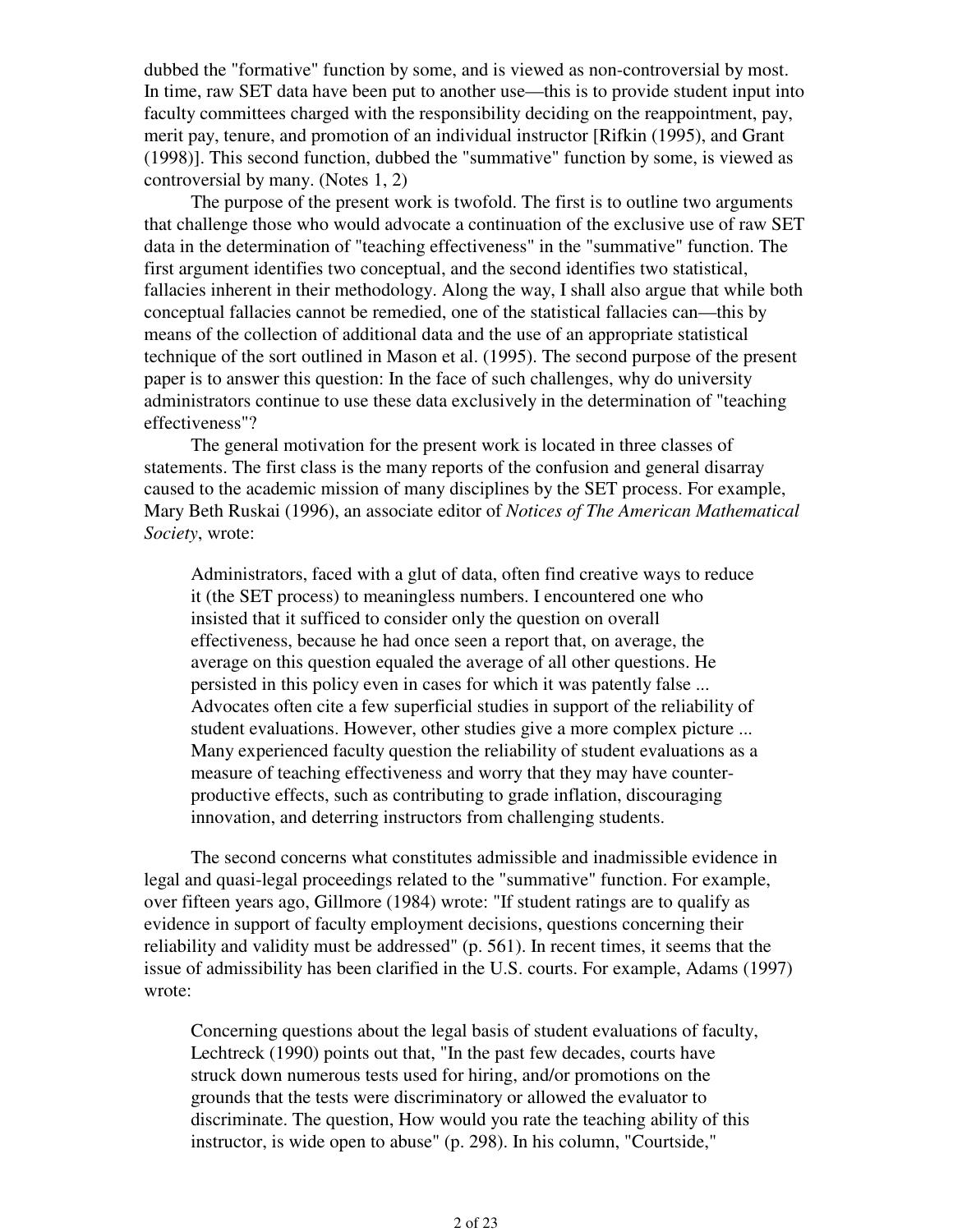Zirkel (1996) states, "Courts will not uphold evaluations that are based on subjective criteria or data" (p. 579). Administrative assumptions to the contrary, student evaluations of faculty are not objective, but rather, by their very nature, must be considered subjective. (p. 2) (Note 3)

That said, the present work should be seen as an attempt to further reinforce two views: that SET data are not methodologically sound, and that they ought not be treated as admissible evidence in any legal or quasi-legal hearing related to the "summative" function.

 And the third motivation stems from *the notion of academic honesty, or from the virtue of acknowledging ignorance when the situation permits no more or no less* – a notion and a virtue the academic community claims as its own. This motivation is captured succinctly by Thomas Malthus (1836) in a statement made over a century and half ago. He wrote:

To know what can be done, and how to do it, is beyond a doubt, the most important species of information. The next to it is, to know what cannot be done, and why we cannot do it. The first enables us to attain a positive good, to increase our powers, and augment our happiness: the second saves us from the evil of fruitless attempts, and the loss and misery occasioned by perpetual failure. (p. 14)

 This article is organized as follows. In the second section, I offer a characterization of the conventional process used in the collection, and processing, of the SET data. This is done for the benefit of those unacquainted with the same. This is then followed by an outline of fallacies inherent in the conventional SET process of the conceptual sort. Similarly, in the fourth section, I outline fallacies inherent in the same of the statistical sort. The next to last section addresses this question: In the face of such challenges, why do university administrators continue to use these data exclusively in the determination of "teaching effectiveness"? Final remarks are offered in a concluding section.

### **II. The Conventional SET Process**

 The conventional process by which the SET data (on a particular instructor of a particular class) are collected and analyzed may be characterized as follows (Note 4)

- 1. The SET survey instrument is comprised of a series of questions about course content and teaching effectiveness. Some questions are open-ended, while others are closed-ended.
- Those, which are closed-ended, often employ a scale to record a response. The 2. range of possible values, or example, may run from a low of 1 for "poor," to a high of 5 for "outstanding."
- 3. In the closed-ended section of the SET survey instrument, one question is of central import to the "summative" function. It asks the student: "Overall, how would you rate this instructor as a teacher in this course?" In the main, this question plays a pivotal role on the evaluation process. For ease of reference, I term this question the "single-most-important question" (hereafter, the SMIQ).
- 4. In the open-ended section of the SET survey instrument, students are invited of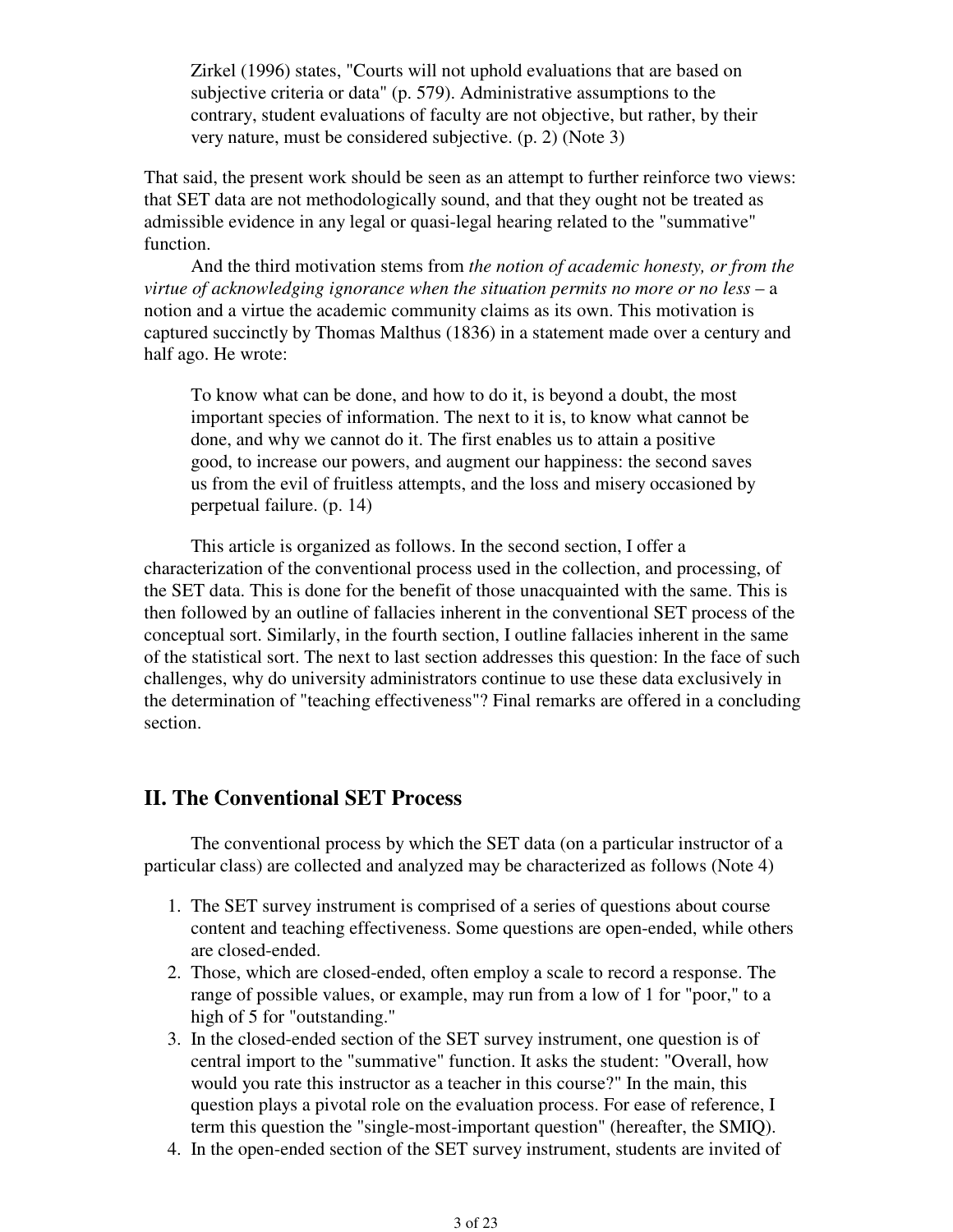offer short critiques of the course content and of the teaching effectiveness of the instructor.

- 5. The completion of the SET survey instrument comes with a guarantee to students; that is, the anonymity of individual respondents.
- The SET survey instrument is administered: (i) by a representative of the 6. university administration to those students of a given class who are present on the data- collection day, (ii) in the latter part of the semester, and (iii) in the absence of the instructor.
- 7. Upon completion of the survey, the analyst then takes the response to each question on each student's questionnaire, and then constructs question-specific and class-specific measures of central tendency, and of dispersion – this in an attempt to determine if the performance of a given instructor in a particular class meets a cardinally- or ordinally- measured minimal level of "teaching effectiveness." (Note 5)
- 8. It seems that, in such analyses, raw SET data on the SMIQ are used in the main. More likely than not, this situation arises from the fact that the SET survey instrument does not provide for the collection of background data on the student respondent (such as major, GPA, program year, required course?, age, gender, …), and on course characteristics. (Note 6)

 An example of the two-last features may prove useful. Suppose there are three professors, A, B, and C, who teach classes, X, Y, and Z, respectively. And suppose that the raw mean of the SMIQ for A in X is 4.5, the raw mean value of the SMIQ for B in Y is 3.0; and the raw mean value of the SMIQ for C in Z is 2.5. Suppose too that the reference-group raw mean score for the SMIQ is 3.5 where the reference group could be either: (i) all faculty in a given department, or (ii) all faculty in the entire university. In the evaluation process, C's mean score for the SMIQ may be compared of with that of another [say A's], and will be compared with that of her reference group. The object of this comparison is the determination of the teaching effectiveness, or ineffectiveness, of C. The questions addressed below are: (a) are the data captured by the SMIQ a valid proxy of "teaching effectiveness," and (b) can the raw mean values of the SMIQ be used in such comparisons?

### **III. Fallacies Of A Conceptual Sort Inherent In The SET Process**

 In this section, I outline two fallacies of a conceptual sort inherent in the SET process. These are: (a) that students are a, or alternatively are the only, source of reliable information on teaching effectiveness, and (b) there exists a unique and immutable metric termed "teaching effectiveness."

### **III.1. Students As A, Or The Only, Source Of Reliable Information on Teaching Effectiveness**

 Let us return to the example of the three professors, A, B, and C, who teach classes, X, Y, and Z, respectively. There are two questions to be addressed here: (a) Would one be justified in believing that students provide reliable information on teaching effectiveness? (b) If yes, would one be justified in believing that students provide the only source of reliable information on teaching effectiveness? In my view, one would not be justified in holding either belief. There are four reasons: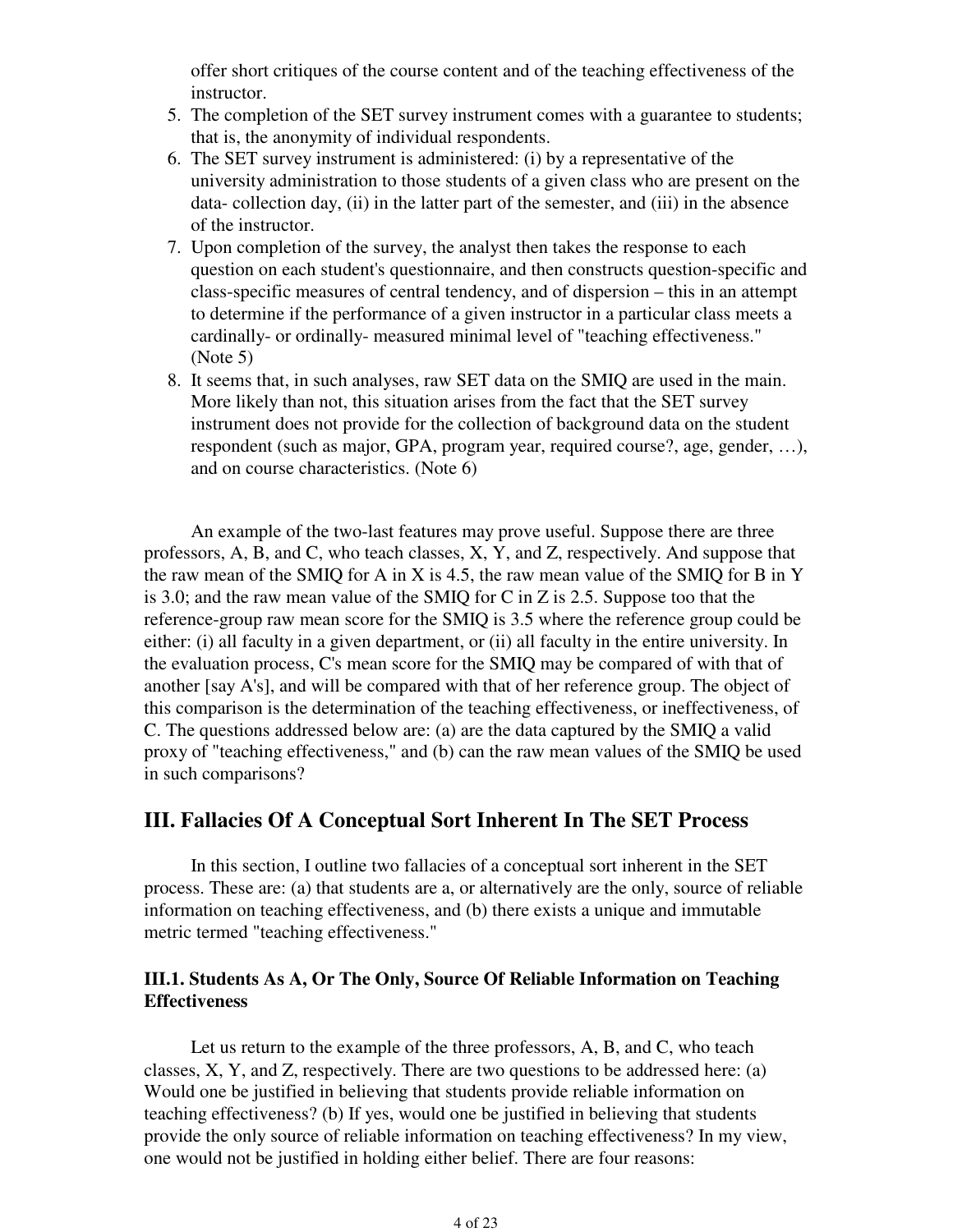- The Public-Good Argument: The advocates of the SET process would argue: The university is a business, and the student its customer. And since the customer is always right, customer opinion must drive the business plan. Mainstream economists would argue that this is a false analogy. Their reason is that these same advocates are assuming that the provision of tertiary education is a "private good." This (economists would argue) is not so: It is a "public good."(Note 7) As such, students are not solely qualified to evaluate course content, and the pedagogical style of a faculty member.
- The Student-Instructor Relationship Is Not One of Customer-Purveyor, And Hence Not A Relationship Between Equals: As Stone (1995) noted,

Higher education makes a very great mistake if it permits its primary mission to become one of serving student "customers." Treating students as customers means shaping services to their taste. It also implies that students are entitled to use or waste the services as they see fit. Thus judging by enrollment patterns, students find trivial courses of study, inflated grades, and mediocre standards quite acceptable. If this were not the case, surely there would have long ago been a tidal wave of student protest. Of course, reality is that student protest about such matters is utterly unknown. Tomorrow, when they are alumni and taxpayers, today's students will be vitally interested in academic standards and efficient use of educational opportunities. Today, however, the top priority of most students is to get through college with the highest grades and least amount of time, effort, and inconvenience.

As Michael Platt (1993) noted:

The questions typical of student evaluations teach the student to value mediocrity in teaching and even perhaps to resent good teachers who, to keep to high purposes, will use unusual words, give difficult questions, and digress from the syllabus, or seem to. Above all, such questions also conceive the relation of student and teacher as a contract between equals instead of a covenant between unequals. Thus, they incline the student, when he learns little, to blame the teacher rather than himself. No one can learn for another person; all learning is one's own .... (p. 31)

 While the student-instructor relationship is not one of customer-purveyor, and hence not a relationship between equals, the SET process itself offers the illusion that it is. As Platt (1993) noted:

Merely by allowing the forms, the teacher loses half or more of the authority to teach. (p. 32)

Students Are Not Sufficiently Well-Informed To Pronounce On The Success Or Failure of the Academic Mission: Because of age and therefore relative ignorance,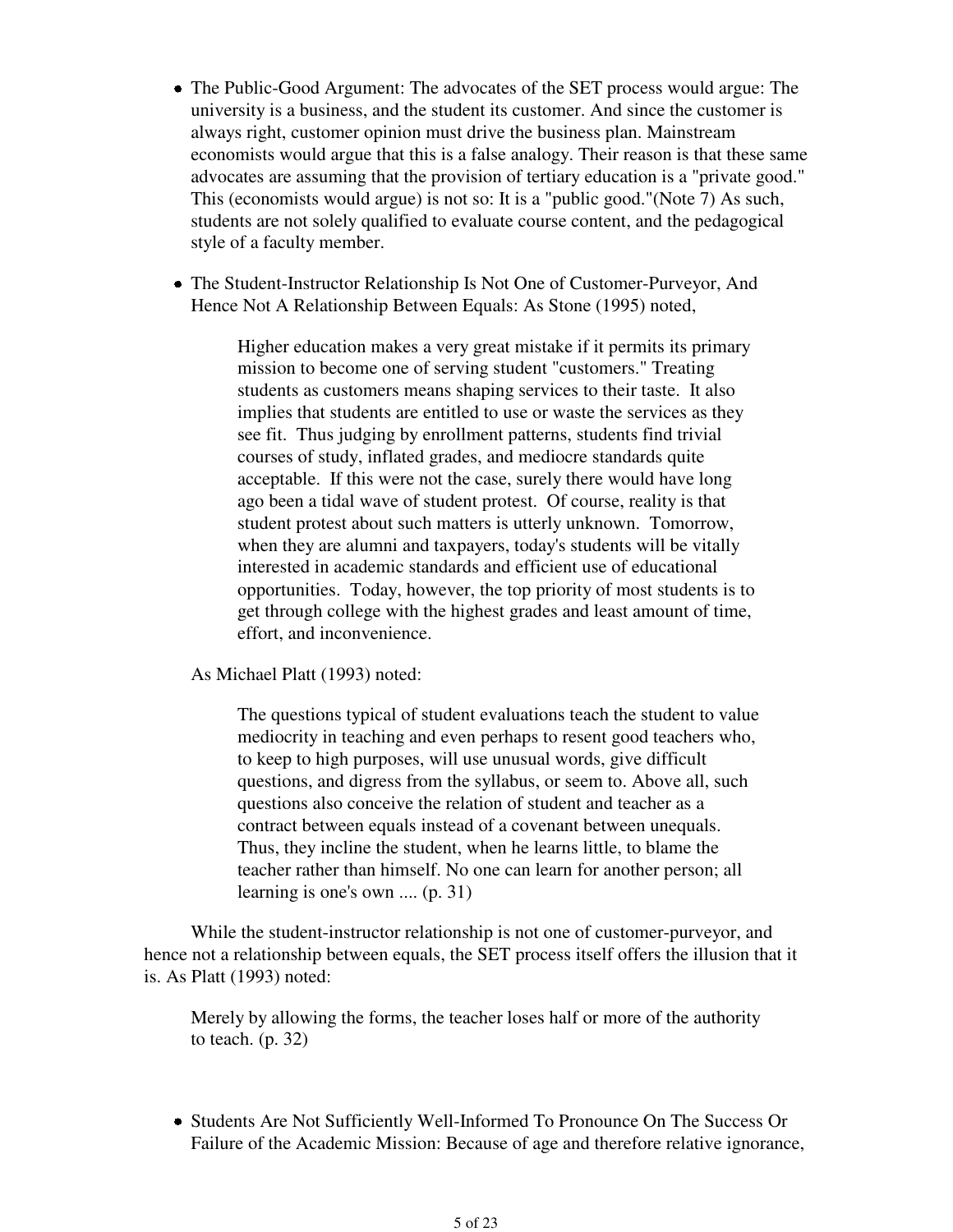students are not sufficiently well-informed about societal needs for educated persons, and employers' needs for skill sets. Therefore, students are not in a position to speak for all vested interests (including their own long- term interests). For example, Michael Platt (1993) noted:

Pascal says: while a lame man knows he limps, a lame mind does not know it limps, indeed says it is we who limp. Yet these forms invite the limpers to judge the runners; non-readers, the readers; the inarticulate, the articulate; and non-writers, the writers. Naturally, this does not encourage the former to become the latter. In truth, the very asking of such questions teaches students things that do not make them better students. It suggests that mediocre questions are the important questions, that the student already knows what teaching and learning are, and that any student is qualified to judge them. This is flattery. Sincere or insincere, it is not true, and will not improve the student, who needs to know exactly where he or she stands in order to take a single step forward. (p. 32)

In the same vein, Adams (1997) noted,

Teaching, as with art, remains largely a matter of individual judgment. Concerning teaching quality, whose judgment counts? In the case of student judgments, the critical question, of course, is whether students are equipped to judge teaching quality. Are students in their first or second semester of college competent to grade their instructors, especially when college teaching is so different from high school? Are students who are doing poorly in their courses able to objectively judge their instructors? And are students, who are almost universally considered as lacking in critical thinking skills, often by the administrators who rely on student evaluations of faculty, able to critically evaluate their instructors? There is substantial evidence that they are not. (p. 31)

The Anonymity of The Respondent: As noted above, the SET process provides that the identity of the respondent to the SET questionnaire would or could never be disclosed publicly. This fact contains a latent message to students. This is, in the SET process,

> there are not personal consequences for a negligent, false, or even malicious representation. There is no "student responsibility" in student evaluations. It is as if the student was being assured: "We trust you. We do not ask for evidence, or reasons, or authority. We do not ask about your experience or your character. We do not ask your name. We just trust you. Your opinions are your opinions. You are who you are. In you we trust." Most human beings trust very few other human beings that much. The wise do not trust themselves that much. [Platt (1993, p. 34)]

### **III.2. Opinion Misrepresented As Fact Or Knowledge**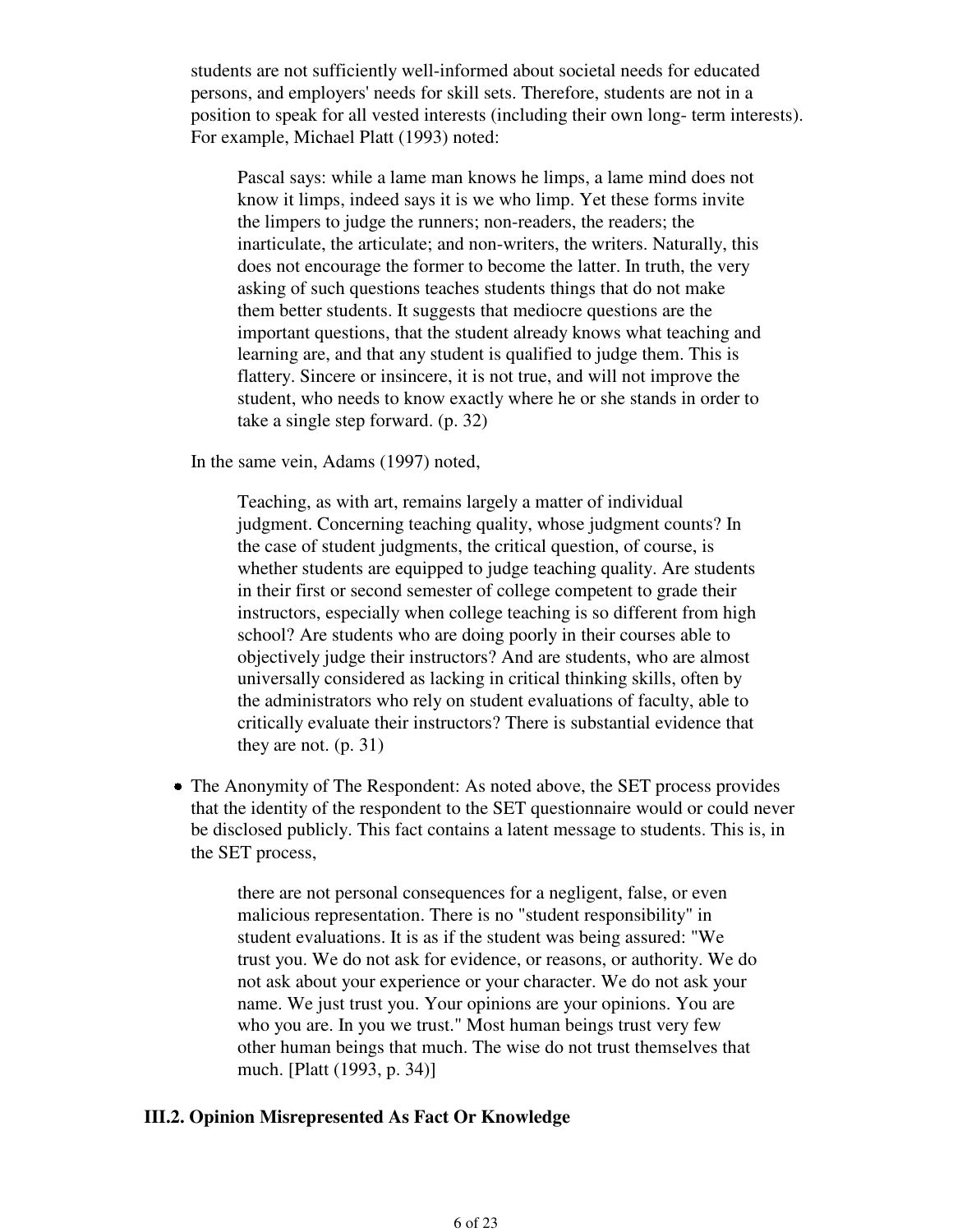A major conceptual problem with the SET process is that opinion is misrepresented as fact or knowledge, not to mention the unintended harm that this causes to all parties. As Michael Platt (1993) noted:

I cannot think that the habit of evaluating one's teacher can encourage a young person to long for the truth, to aspire to achievement, to emulate heroes, to become just, or to do good. To have one's opinions trusted utterly, to deliver them anonymously, to have no check on their truth, and no responsibility for their effect on the lives of others are not good for a young person's moral character. To have one's opinions taken as knowledge, accepted without question, inquiry, or conversation is not an experience that encourages self-knowledge. (pp. 33-34)

### He continued:

What they teach is that "Opinion is knowledge." Fortunately, the student may be taught elsewhere in college that opinion is not knowledge. The student of chemistry will be taught that the periodic table is a simple, intelligible account of largely invisible elements that wonderfully explains an enormous variety of visible but heterogeneous features of nature. (p. 32)

 This misrepresentation of opinion as fact or knowledge raises problems in statistical analysis of the SET data in that any operational measure of "teaching effectiveness" will not be, by definition, a unique and immutable metric. [This is one of the concerns raised in the next section.] In fact, I claim that the metric itself does not exist, or the presumption that it does is pure and unsubstantiated fiction. The assessment of these claims is the next concern.

 To initiate discussion, return to the example of the three professors, A, B, and C, who teach classes, X, Y, and Z, respectively. From data extracted from the SMIQ, recall that A in X scored 4.5, B in Y scored 3.0; and C in Z scored 2.5. Two premises of the conventional SET process are: (i) there exists a unique and an immutable metric, "teaching effectiveness," and (ii) the operational measure of this metric can be gleaned from data captured by the SMIQ, or by a latent-variable analysis (most commonly, factor analysis) of a number of related questions. The question to be addressed here is: Would one be justified in believing that these two premises are true?

 In my view, neither premise is credible. The first premise is not true because to assume otherwise is to contradict both the research literature, and casual inspection. There are three inter-related aspects to this claim:

1. The first premise contains the uninspected supposition that through introspection, any student can "know" an unobservable metric called "teaching effectiveness," and can then be relied upon to accurately report her measurement of it in the SET document. (Note 8)

2. The literature makes quite clear that within any group of students one can find multiple perceptions of what constitutes "teaching effectiveness" (e.g., Fox (1983)). (Note 9)

3. If a measure is unobservable, its metric cannot be claimed to be also unambiguously unique and immutable. (Note 10) To argue otherwise is to be confronted by a bind: A measure cannot be subjective, and its metric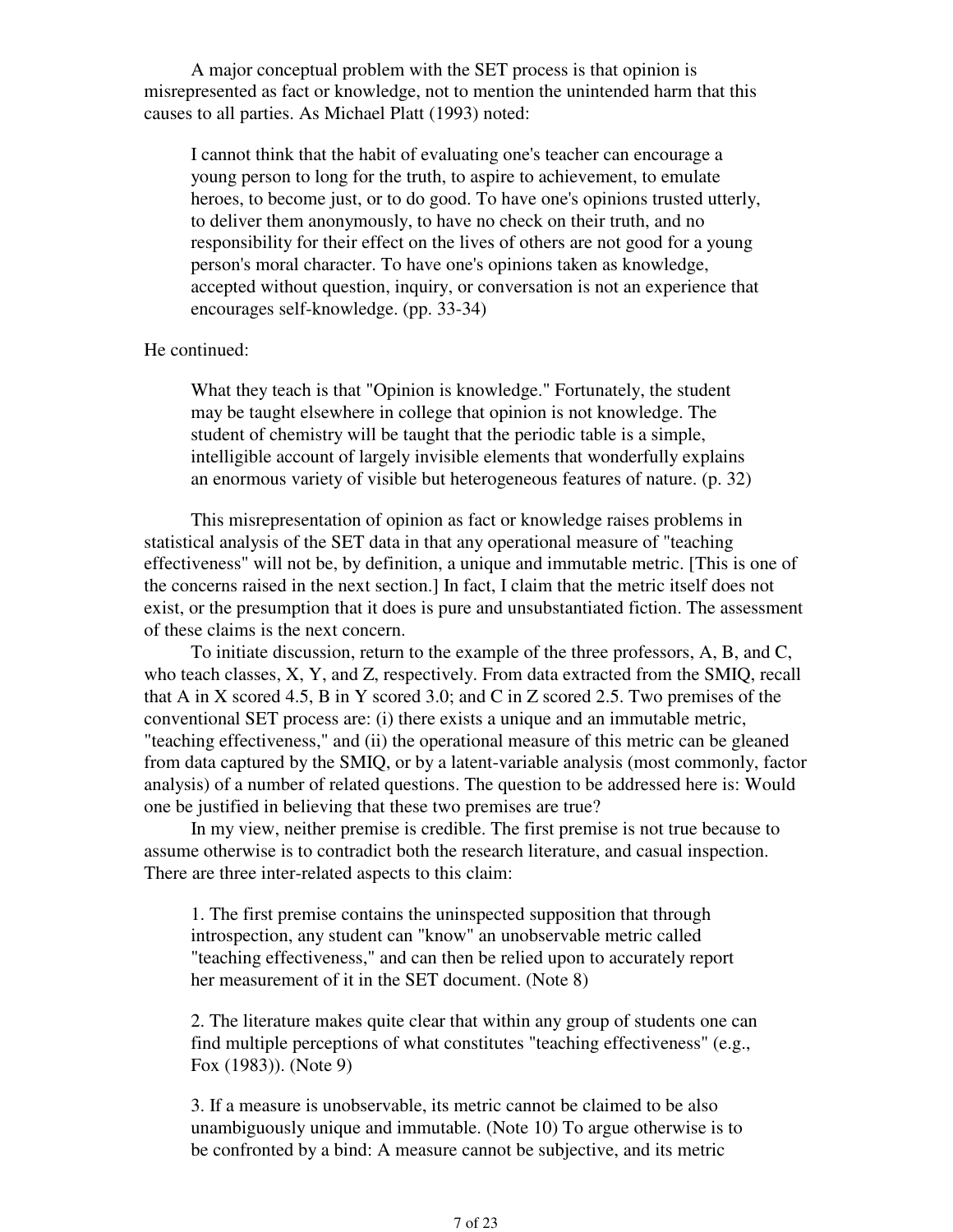objective.

 That said, what could account for the subjective nature of the term, "teaching effectiveness"? One explanation arises from the existence of two distinct motivations for attending university, or alternatively for enrolling in a given program. The details are these:

1. One motivation is the "education-as-an-investment-good" view. This is tantamount to the view that "going to university" will enhance one's prospects of obtaining a high-paying and/or an intellectually-satisfying job upon graduation. Latent in this view is the fact or belief that many employers take education as a signal of the productive capability of a university graduate as a job applicant [Spence (1974), and Molho (1997, part 2)]. (Note 11)

2. The other motivation is the "education-as-a-consumption-good" view. This view is tantamount to some mix of these five views: (a) that education is to be pursued for education's sake, (b) that "going to university" must be above all else enjoyable, (c) higher education is a democracy, and (d) in this democracy, learning must be fun, and (e) to be educated, students must like their professor. (Notes 12, 13)

 Thus, any student can be seen holding some linear combination of these two views. What differentiates one student from the next (at any point in time) is the weighting of this combination.

 Next, consider the second premise. It states that the operational measure of the metric, "teaching effectiveness," can be gleaned from data captured by the SET data in general, and by the SMIQ in particular. In my view, one is not justified in assuming the second premise is true because the metric, "teaching effectiveness," is unobservable and subjective. (Note 14) As such, the data captured by the conventional SET process in general, and the SMIQ in particular, can at best measure "instructor popularity" or "student satisfaction" [Damron (1995)]. An example of this subjectiveness can be found in the following passage from Cornell University's (1997) *Science News*,

Attention teachers far and wide: It may not be so much what or how you teach that will reap high student evaluations, but something as simple as an enthusiastic tone of voice and beware, administrators, if you use student ratings to judge teachers: Although student evaluations may be systematic and reliable, a Cornell university study has found that they can be totally invalid. Yet many schools use them to determine tenure, promotion, pay hikes and awards.

These warnings stem from a new study in which a Cornell professor taught the identical course twice with one exception—he used a more enthusiastic tone of voice the second semester—and student ratings soared on every measure that second semester.

Those second-semester students gave much higher ratings not only on how knowledgeable and tolerant the professor was and on how much they say they learned, but even on factors such as the fairness of grading policies, text quality, professor organization, course goals and professor accessibility. And although the 249 students in the second-semester course said they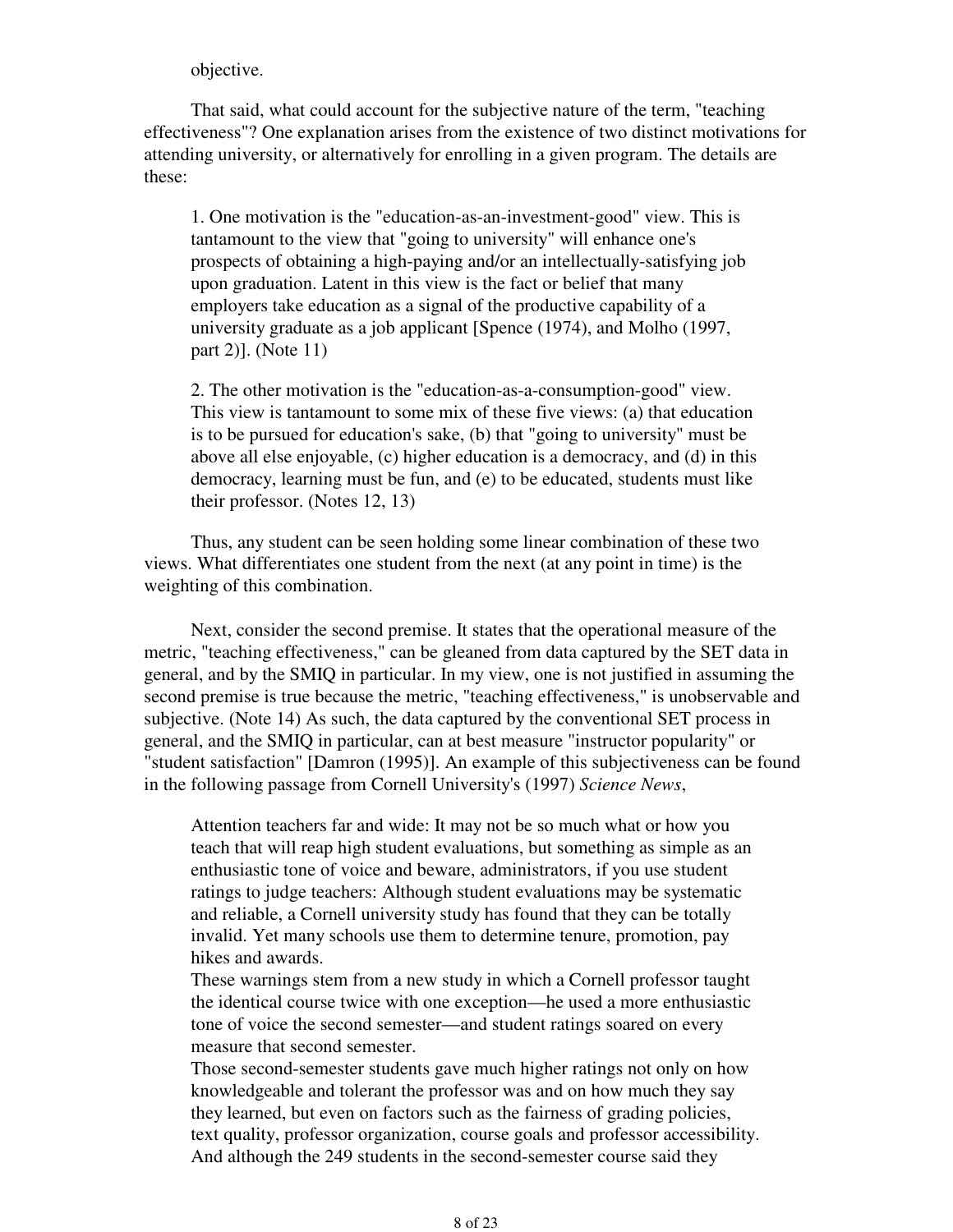learned more than the 229 students the previous semester believed they had learned, the two groups performed no differently on exams and other assessment measures.

"This study suggests that factors totally unrelated to actual teaching effectiveness, such as the variation in a professor's voice, can exert a sizable influence on student ratings of that same professor's knowledge, organization, grading fairness, etc.," said Wendy M. Williams, associate professor of human development at Cornell. Her colleague and co-author, Stephen J. Ceci, professor of human development at Cornell, was the teacher evaluated by the students in a course on developmental psychology that he has taught for almost 20 years.

 The assertion that the data captured by the conventional SET process in general, and the SMIQ in particular, measure at best "instructor popularity" or "student satisfaction" is echoed by Altschuler (1999). He wrote:

At times, evaluations appear to be the academic analogue to "Rate the Record" on Dick Clark's old "American Bandstand," in which teen-agers said of every new release, "Good beat, great to dance to, I'd give it a 9." Students are becoming more adjectival than analytical, more inclined to take faculty members' wardrobes and hairstyles into account when sizing them up as educators.

### **IV. Fallacies Of A Statistical Sort Inherent In The SET Process**

 In this section, I outline potential fallacies of a statistical sort inherent in the SET process. There are two: (a) under all circumstances, the SMIQ provides a cardinal measure of "teaching effectiveness" of an instructor, and (b) in the absence of statistical controls, the SMIQ provides an ordinal measure of "teaching effectiveness" of an instructor. (Notes 15,16)

### **IV.1. Ascribing A Cardinal Measure of Teaching Effectiveness To An Instructor Based on The SMIQ**

 Return to the example of the three professors, A, B, and C, who teach classes, X, Y, and Z, respectively. Recall that A in X scored 4.5, B in Y scored 3.0; C in Z scored 2.5, and the reference group scored 3.5. A premise of the SET process is that these averages are *cardinal measures* of "teaching effectiveness." The question to be addressed here is: Would one be justified in believing that this premise is true? That is, would one be justified in believing that A is 50% "more effective" than B, that B is 20% "more effective" than C, or that A is 28% "more effective" than the average? (Note 17)

 In my view, one would not be justified in believing any such claim simply because of the argument outlined in the previous section; that is, a unique and an immutable metric, "teaching effectiveness," does not exist.

### **IV.2. The Rank Ordering Of Instructors By Teaching Effectiveness Based on The SMIQ**

 Return again to the example of three professors, A, B, and C, who teach classes, X, Y, and Z, respectively. An alternative premise of the conventional SET process is that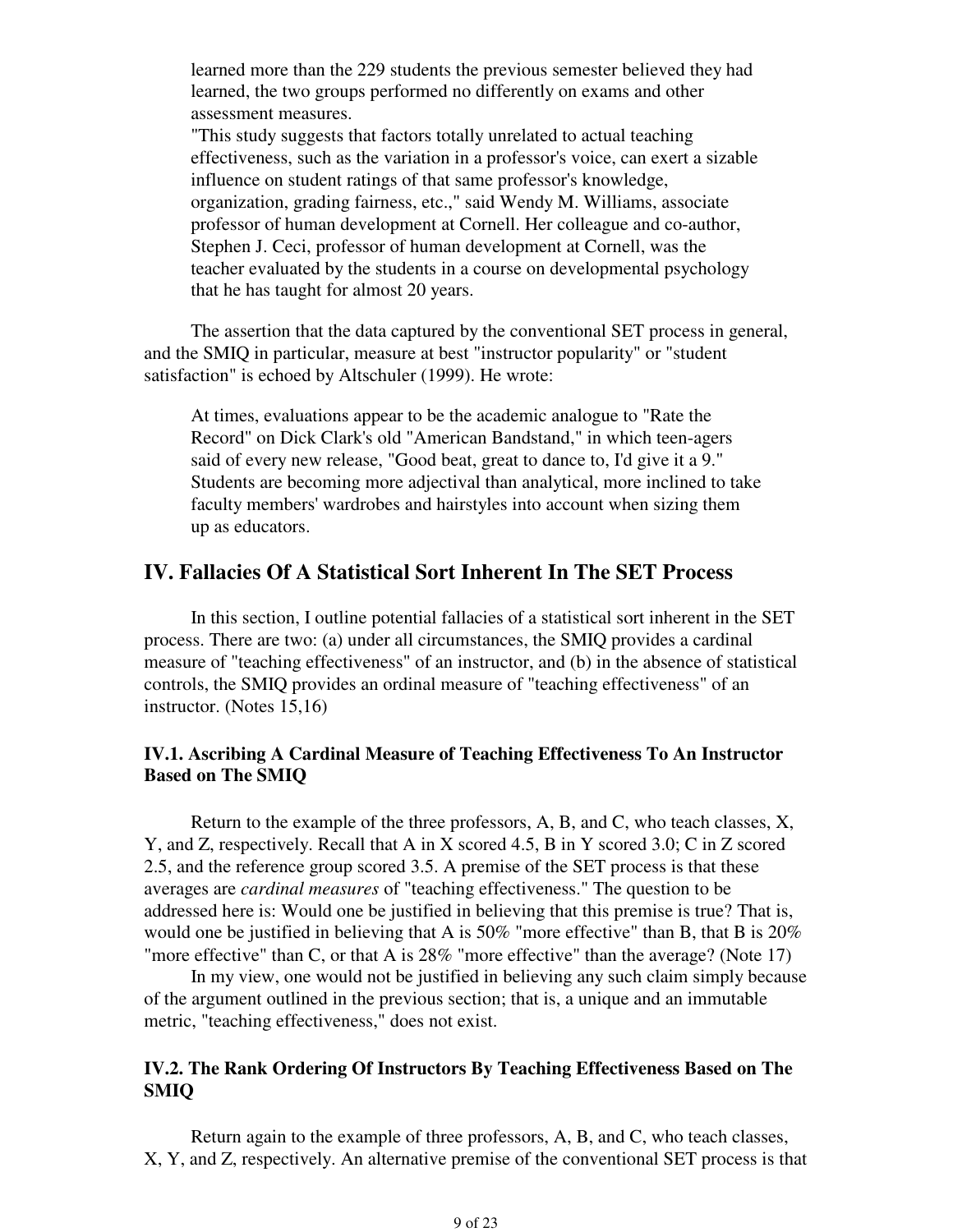the averages of the data captured by the SMIQ serve as a basis for an *ordinal measure* of "teaching effectiveness." The question to be addressed here is: Would one be justified in believing that this premise is true? That is, would one be justified in believing that A is "more effective" than B, or that B is "more effective" than C? In my view, this belief could be seen as justifiable: (a) if the SMIQ captures an unequivocal reading of "teaching effectiveness" (see above), and (b) if the subsequent analysis controls for the many variables which confound the data captured by the SMIQ.(Note 18)

 What are these confounding variables that require control? To answer this question, two studies are worthy of mention. One, in a review of the literature, Cashin (1990) reports that (in the aggregate) students do not provide SET ratings of teaching performance uniformly across academic disciplines. (Note 19)

 Two, in their review of the literature, Mason et al. (1995, p. 404) note that there are three clusters of variables, which affect student perceptions of the teaching effectiveness of faculty members. These clusters are: (a) student characteristics, (b) instructor characteristics, and (c) course characteristics. (Note 20) They also note that only one of these clusters ought to be included in any reading of "teaching effectiveness." This is the cluster, "instructor characteristics." Commenting on prior research, Mason et al. (1995, p. 404) noted:

A …virtually universal problem with previous research is that the overall rating is viewed as an effective representation of comparative professor value despite the fact that it typically includes assessments in areas that are beyond the professor's control. The professor is responsible to some extent for course content and characteristics specific to his/her teaching style, but is unable to control for student attitude, reason for being in the course, class size, or any of the rest of those factors categorized as student or course characteristics above. Consequently, faculty members should be evaluated on a comparative basis only in those areas they can affect, or more to the point, only by a methodology that corrects for those influences beyond the faculty member's control.

 By comparing raw student evaluations across faculty members, administrators implicitly assume that none of these potentially mitigating factors has any impact on student evaluation differentials, or that such differentials cancel out in all cases. The literature implies that the former postulate is untrue.

 The true import of the above is found again in Mason et al. (1995). Using an ordered-probit model, (Note 21) they demonstrate that student characteristics, instructor characteristics, and course characteristics do impact the response to the SMIQ in the SET dataset. They wrote:

Professor characteristics dominated the determinants of the summary measures of performance, and did so more for those summary variables that were more professor-specific. However, certain course- and studentspecific characteristics were very important, skewing the rankings based on the raw results. Students consistently rewarded teachers for using class time wisely, encouraging analytical decision making, knowing when students did not understand, and being well prepared for class. However, those professors who gave at least the impression of lower grades, taught more difficult courses, proceeded at a pace students did not like, or did not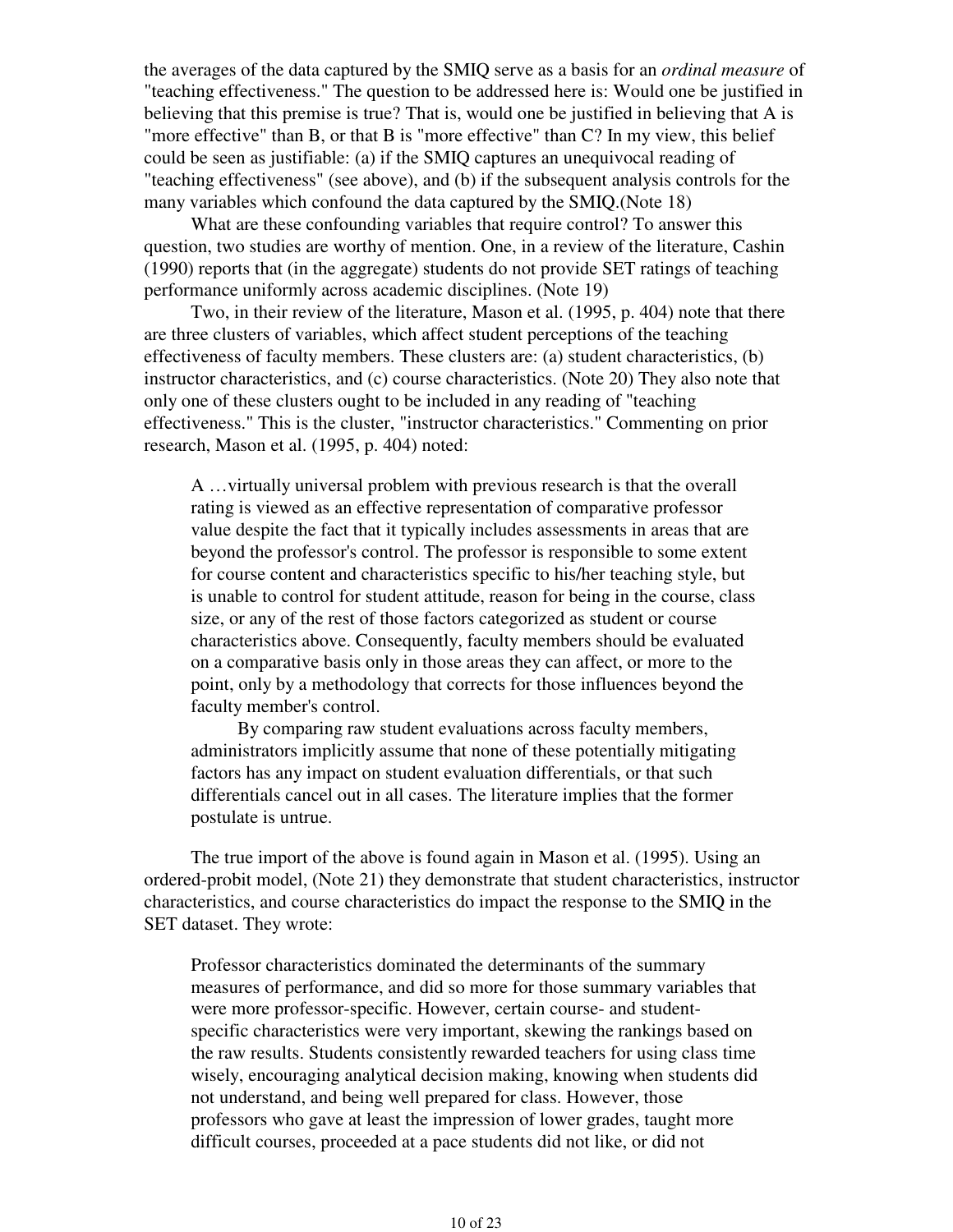stimulate interest in the material, fared worse. (p. 414)

### Mason et al. (1995) then wrote:

Based on the probit analysis, an alternative ranking scheme was developed for faculty that excluded influences beyond the professor's control. These rankings differed to some extent from the raw rankings for each of the aggregate questions. As a result, the validity of the raw rankings of faculty members for the purposes of promotion, tenure, and raises should be questioned seriously. … Administrators should adjust aggregate measures of teaching performance to reflect only those items within the professors' control, so that aggregates are more likely to be properly comparable and should do so by controlling for types of courses, levels of courses, disciplines, meeting times, etc. … Administrators failing to do this are encouraged to reconsider the appropriateness of aggregate measures from student evaluations in promotion, tenure, and salary decisions, concentrating instead on more personal evaluations such as analysis of pedagogical tools, peer assessments, and administrative visits. (p. 414)

 It may be useful to ask: To what extent are the findings of Mason et al. (1995) unique? Surprisingly, they are not; they echo those of other studies, some recent, and some more than a quarter-century old. For example, Miriam Rodin and Burton Rodin (1972) writing in Science present a study in which they correlated an objective measure of "good teaching" (viz., a student's performance on a calculus test) with a subjective measure of "good teaching" (viz., a student's evaluation of her professor) holding constant the student's initial ability in calculus. What they found is that these two measures were not orthogonal or uncorrelated as some might expect, but something more troublesome. These two variables had a correlation coefficient less than –0.70, and these two accounted for more about half of the variance in the data. How did they interpret their findings? The last sentence in their paper states: "If how much students learn is considered to be a major component of good teaching, it must be concluded that good teaching is not validly measured by student evaluations in their current form." How might others interpret their findings? They suggest the individual instructor is in a classic double-bind: If she attempts to maximize her score on the SMIQ, then she lowers student performance. Alternatively if she attempts to maximize student performance, then her score on the SMIQ suffers. This begs the question: In such a dynamic, how can one possibly use SET data to extract a meaningful measure of "teaching effectiveness?"

 In a different study (one concerned with the teaching evaluations for the Department of Mathematics at Texas A&M University, and one which entails the analysis of the correlation coefficients for arrays of variables measuring "teaching effectiveness" and "course characteristics"), Rundell (1996) writes: "(T)he analysis we have performed on the data suggests that the distillation of evaluations to a single number without taking into account the many other factors can be seriously misleading" (p. 8).

# **V. Why Has The Conventional SET Process Not Been Discarded?**

 Given that the likelihood of deriving meaningful and valid inferences from raw SET data is nil, the question remains: Why is the conventional SET process (with its conceptual and statistical shortcomings) employed even to this day, and by those for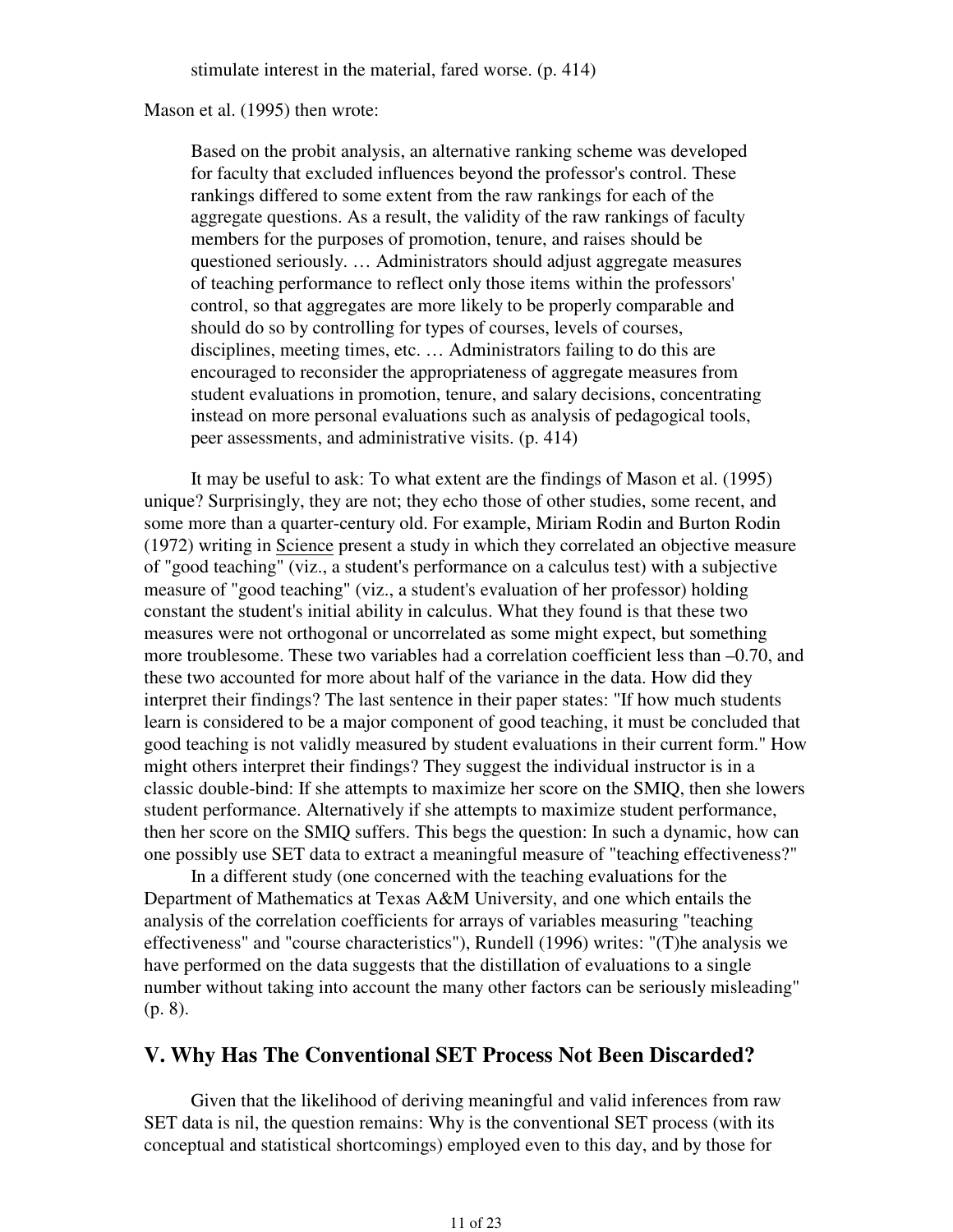who highly revere the power of critical thinking?

 To my mind, there are three answers to this question. The first answer concerns political expediency; that is, while fatally flawed, raw SET data can be used as a tautological device; that is, to justify most any personnel decision. As a professor of economics at Indiana University and the Editor of *The Journal of Economic Education* noted:

End of term student evaluations of teaching may be widely used simply because they are inexpensive to administer, especially when done by a student in class, with paid staff involved only in the processing of the results…Less-than-scrupulous administrators and faculty committees may also use them … because they can be dismissed or finessed as needed to achieve desired personnel ends while still mollifying students and giving them a sense of involvement in personnel matters. [Becker (2000, p. 114)]

 The second is offered by Donald Katzner (1991). He asserted that in their quest to describe, analyze, understand, know, and make decisions, western societies have accepted (for well over five hundred years) the "myth of synonymity between objective science and measurement" (p. 24). (Note 22) He wrote:

[W]e moderns, it seems, attempt to measure everything…. We evaluate performance by measurement…. What is not measurable we strive to render measurable, and what we cannot, we dismiss it from our thoughts and justify our neglect by assigning it the status of the "less important." … A moment's reflection, however, is all that is needed to realize that measurement cannot possibly do everything we expect it to do. … by omitting from our considerations what cannot be measured, or what we do not know how to measure, often leads to irrelevance and even error. (p. 18)

 The third reason is offered by Imre Lakatos (1978) in his explanation as to why prevailing scientific paradigms are rarely replaced or overthrown. This contains these elements:

- What ought to be appraised in the philosophy of the sciences is not an isolated 1. individual theory, but a cluster of interconnected theories, or what he terms "scientific research programs" (hereafter SRP).
- 2. An SRP protects a "hard core" set of unquestioned and untestable statements. These statements are accepted as "fact."
- Stated differently, the hard core of a SRP is surrounded by a "protective belt" of 3. "auxiliary hypotheses."
- One or more of the hard core statements cannot be refuted without dismantling the 4. entire cognitive edifice, which happens in practice only very rarely. That said, it follows that any departure from the hard core of a SRP is tantamount to the creation of a new and different SRP.

 Thus, in my view, the conventional SET process is the artifact of an SRP. Judging from the substance of its protective belt, and from the disciplinary affiliations of its proponents or advocates, this is an SRP defined and protected by a cadre of psychologists and educational administrators. (Notes 23,24)

# **VI. Conclusion**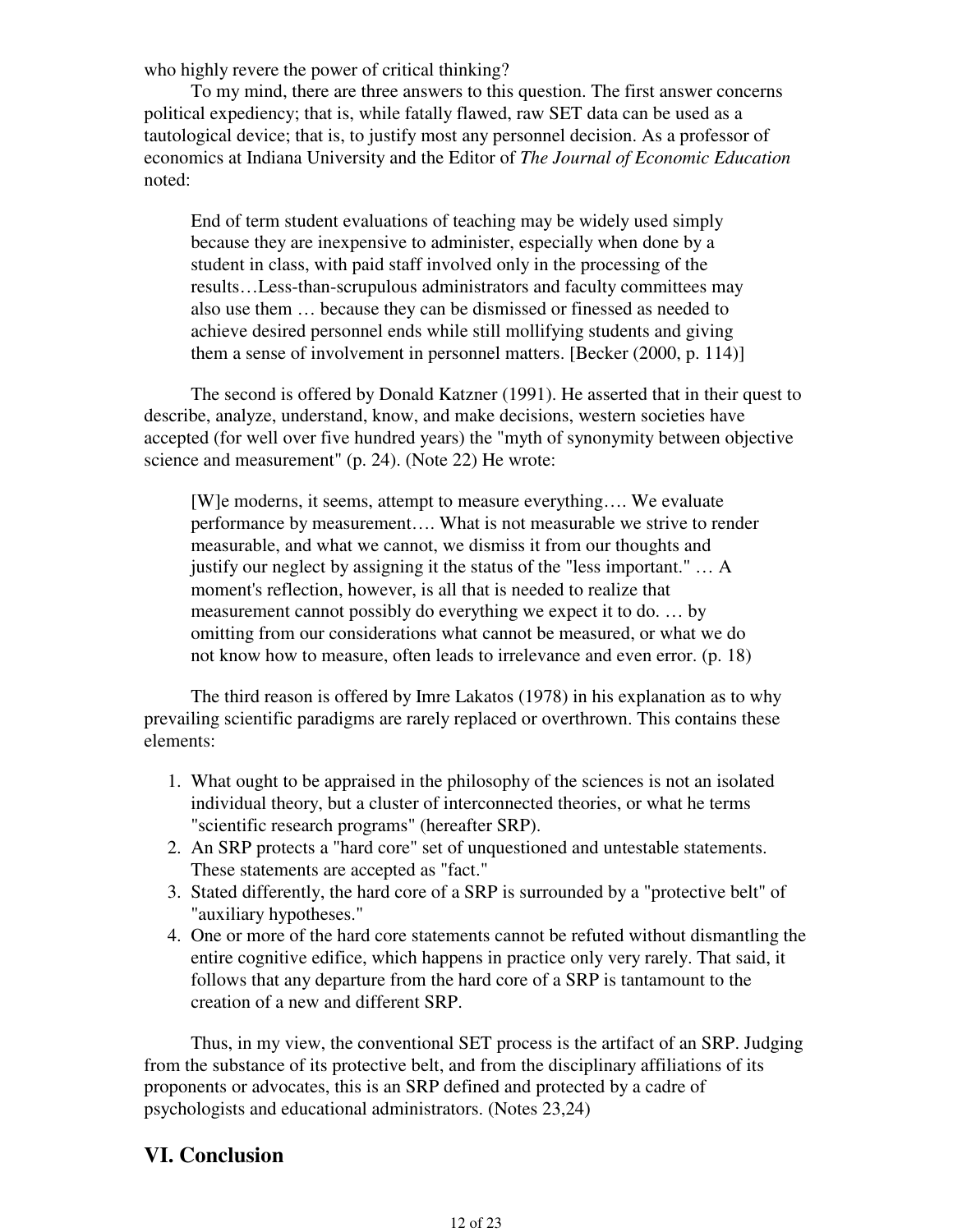In the present work, I have advanced two arguments, both of which question the appropriateness of using raw SET data (as the only source of data) in the determination of "teaching effectiveness." The first argument identified two types of fallacies in this methodology. One is conceptual, and the other statistical. Along the way, I argued by implication that the conceptual fallacies cannot be remedied, but that one of the statistical fallacies can – this by means of the collection of additional data and the use of an appropriate statistical technique of the sort outlined in the study of Mason et al. (1995), which I also discussed.

 The second argument is centered on the question, why do the current practices used in the determination of the "teaching effectiveness" ignore these two fallacies? I offered three answers to this question. These are: (a) that the conventional SET process offers to any university administration a politically-expedient performance measure, and (b) that the conventional SET process may be seen as an example of: (i) Katzner's (1991) "myth of synonymity between objective science and measurement," and (ii) Lakatos' (1978) general explanation of the longevity of SRPs.

 Two implications flow from these arguments, and the related discussion. These are as follows: One, the present discussion should not be seen as tantamount to an idle academic debate. On the contrary, since the SET data have been entered as evidence in courts of law and quasi-legal settings [Adams (1997), Gillmore (1984), and Haskell (1997d)], and since the quality and the interpretation of these data can impact the welfare of individuals, it is clear that the present paper has import and bearing to the extent that: (i) it explicates the inadequacies, and unintended implications, of using raw SET data in the "summative" function, and (ii) it explains the present resistance of the conventional SET process to radical reform.

 Two, given the present assessment of the conventional SET process, and given the legal repercussions of its continued use, the question becomes: What to do? Here, the news is both good and bad. The bad news is that nothing can be done to obviate the conceptual fallacies outlined in the above pages. The inescapable truth is that the SMIQ in particular, and the SET dataset in general, do not measure "teaching effectiveness." They measure something akin to the "popularity of the instructor," which (it must be emphasized) is quite distinct from "teaching effectiveness." [Recall the discussion of Rodin and Rodin (1972) in the above.] The good news is that one of the statistical fallacies inherent in the conventional SET process can be overcome – this by capturing and then using background data on student, instructor, and course characteristics, in the mold of Mason et al. (1995). That said, I leave the last word to what (in my opinion) amounts to a classic in its own time. Mason et al. (1995) state, and I repeat:

Administrators should adjust aggregate measures of teaching performance to reflect only those items within the professors' control, so that aggregates are more likely to be properly comparable and should do so by controlling for types of courses, levels of courses, disciplines, meeting times, etc. … Administrators failing to do this are encouraged to reconsider the appropriateness of aggregate measures from student evaluations in promotion, tenure, and salary decisions, concentrating instead on more personal evaluations such as analysis of pedagogical tools, peer assessments, and administrative visits. (p. 414)

### **Notes**

This article was prepared during the winter semester of 2000 while the author was on a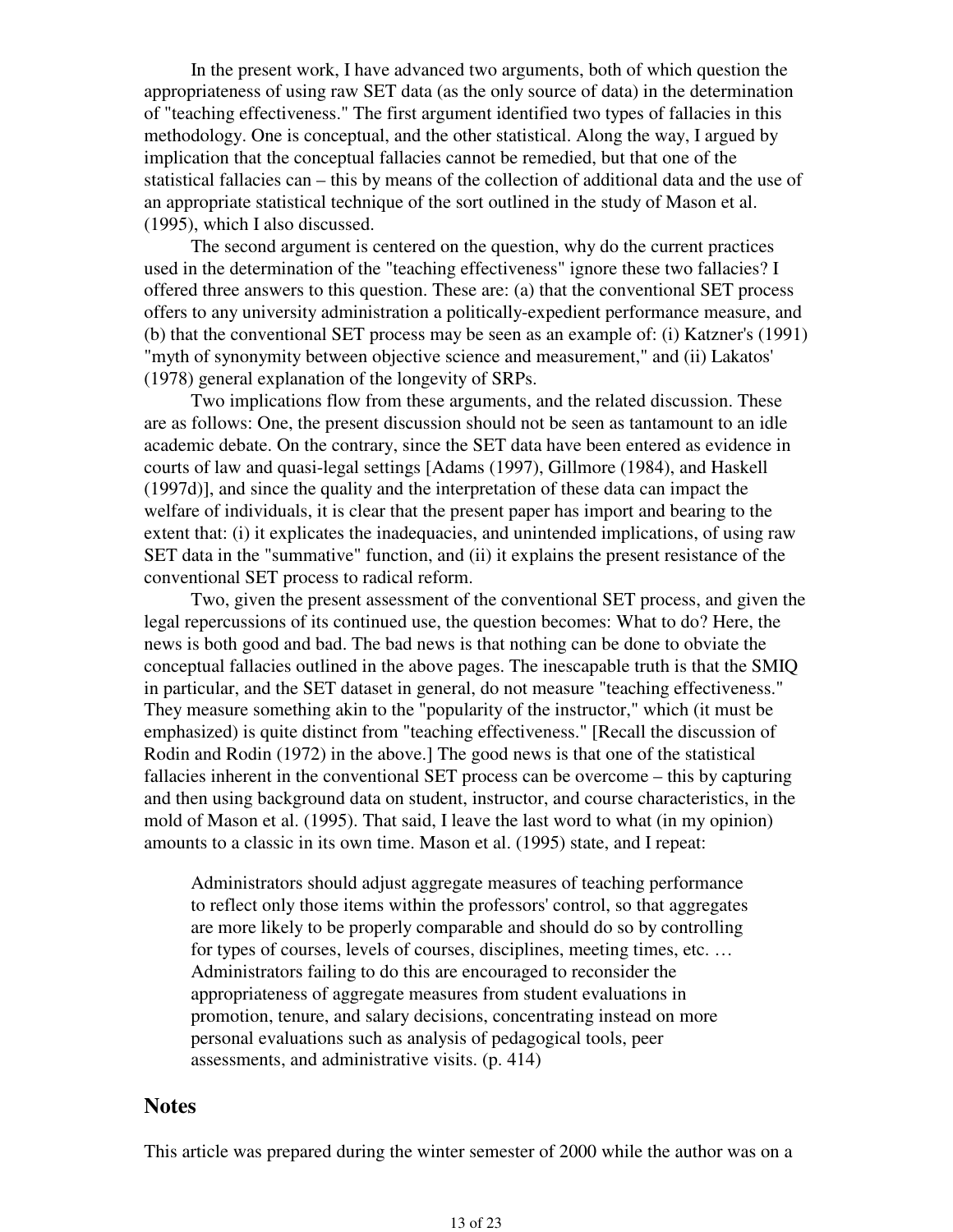half-year sabbatical at the University of Manitoba (Winnipeg, Canada). Without implicating them for any remaining errors and oversights, the author thanks Donald Katzner, Paul Mason, Stuart Mckelvie, and three anonymous referees, for many useful comments and critiques.

- 1. For reviews of the literature that are essentially supportive of the SET process, see d'Apollonia and Abrami (1997), Greenwald and Gilmore (1997), Marsh (1987), Marsh and Roche (1997), and McKeachie (1997). And for reviews of the literature that are highly critical of some mix of the conceptual, statistical, and legal foundations of the SET process, see Damron (1995), and Haskell (1997a, 1997b, 1997c, and 1997d).
- 2. The terms "formative" and "summative" are due to Scriven (1967).
- On such matters, the position of the Canadian Association of University Teachers 3. on the admissibility of SET data appears unambiguous in light of statements like these: "Appropriate professional care should be exercised in the development of questionnaires and survey methodologies. Expert advice should be sought, and reviews of the appropriate research and scientific evidence should be carried out. Comments from faculty and students and their associations or unions should be obtained at all stages in the development of the questionnaire. Appropriate trials or pilot studies should be conducted and acceptable levels of reliability and validity should be demonstrated before a particular instrument is used in making personnel decisions" [Canadian Association of University Teachers (1998, p. 3)]. In a footnote to this passage, this document continues, "Most universities require at least this standard of care before investigators are permitted to conduct research on human subjects. It is unacceptable that university administrations would condone a lesser standard in the treatment of faculty, particularly when the consequences of inadequate procedures and methods can be devastating to teachers' careers."
- The present characterization represents an amalgam of three sources: (a) first-hand 4. knowledge of the SET documents used at three Canadian universities; (b) a small, non-random sample of SET documents for four universities taken from the internet [viz., University of Minnesota, University of British Columbia, York University (Toronto), and University of Western Ontario]; and (c) non-institutional-specific comments made in the voluminous literature on the SET process.
- 5. The phrase "a cardinally- or ordinally- measured minimal level of "teaching effectiveness"" requires four comments. One, examples of cardinal measures are: The heights of persons A, B, and C are 6'1", 5'10", and 5'7" respectively. And using the same data, examples of ordinal measures are: A is taller than B, B is taller than C, and A is taller than C. Two, the present measurement terminology is used in economics [Pearce (1992)], and (it can be said) is distinct from that used in other disciplines [e.g., Stevens (1946), Siegel (1956, p. 30), and Hands (1996)]. Three, it is the existence of a unique and an immutable metric (in the above examples, distance or length) that makes both cardinal and ordinal measures meaningful. Four, as the above examples make clear, an ordinal measure can be inferred from a cardinal measure, but not the reverse.
- An example of this statement is the instrument used by York University (Toronto). 6. An exception to this statement is that used by the University of Minnesota.
- 7. The distinction between a "private good" and a "public good" can be rephrased in several, roughly equivalent ways. These are: (i) tertiary education has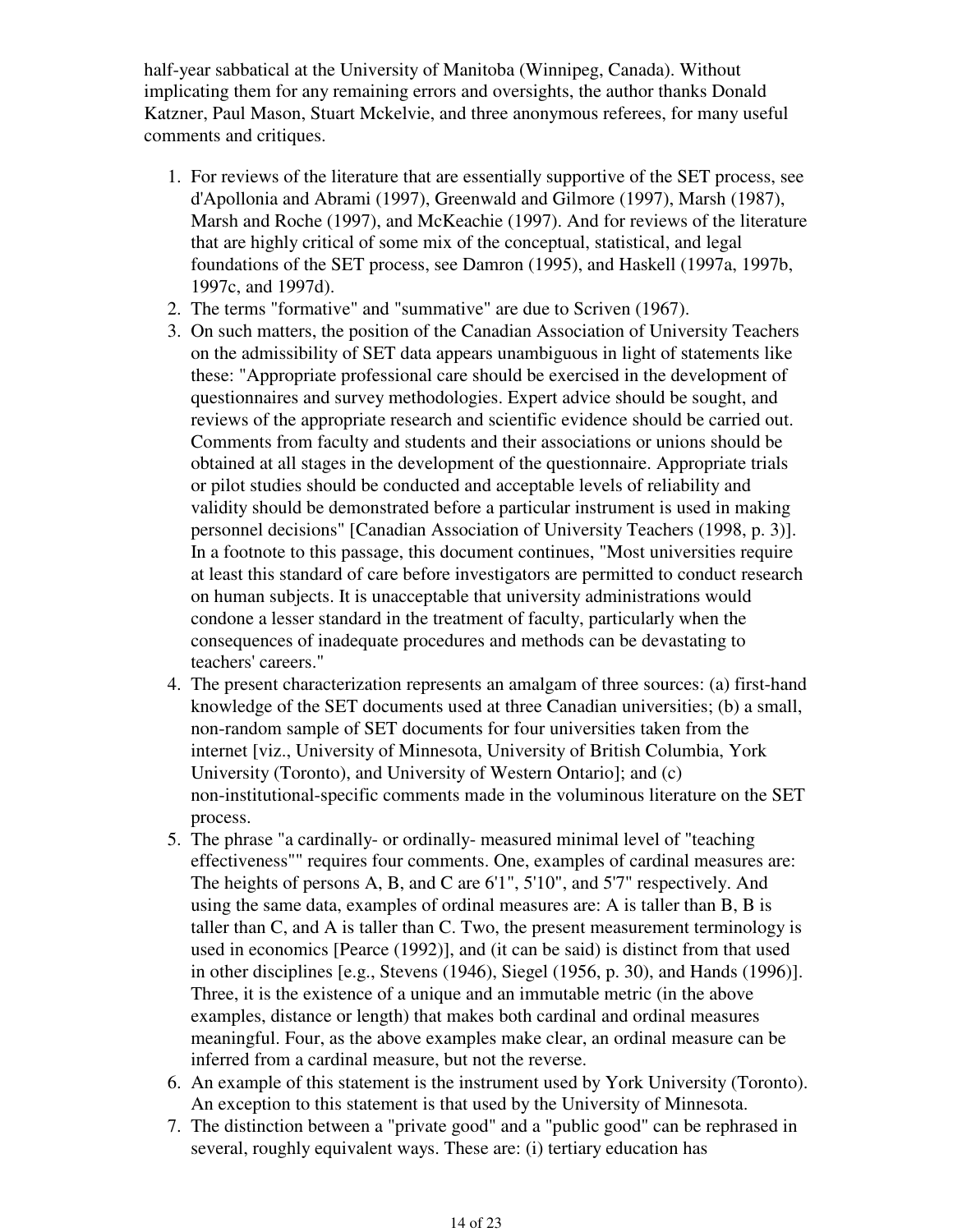externalities; (ii) that the net social benefits of tertiary education differ from the net private benefits, (iii) that the benefits of tertiary education do not accrue to, nor are its costs borne by, students solely, and (iv) that students do not pay full freight. Because of this, one could argue that (in the evaluation of "teaching effectiveness") the appropriate populations of opinion to be sampled are all groups who share in the social benefits and social costs. These would include not only students, but also members of the Academy, potential employers, and other members of society (such as taxpayers). In sum, because tertiary education is not a private, but a public good, students are not solely qualified to evaluate course content, and the pedagogical style of a faculty member.

- A personal vignette provides some insight into the potential seriousness of the 8. inaccuracy of self-reported data. In the fall of 1997, I taught an intermediate microeconomics course. The mark for this course was based solely on two mid-term examinations, and a final examination. Each mid-term examination was marked, and then returned to students and discussed in the class following the examination. Now, the course evaluation form has the question, "Work returned reasonably promptly." The response scale ranges from 0 for "seldom," to 5 for "always." Based on the facts, one would expect (in this situation) an average response of 5. This expectation was dashed in that 50% of the sample gave me a 5, 27.7% gave me a 4, and 22.2% gave me a 3. The import of this? If self-reported measures of objective metrics are inaccurate (as this case indicates), how can one be expected to trust the validity of subjective measurements like "teaching effectiveness?"
- 9. Indeed, it appears that students and professors can hold different perceptions as to what constitutes "appropriate learning," and hence "appropriate teaching," in tertiary education. For example, Steven Zucker (1996), professor of Mathematics at Johns Hopkins University, laments the gulf between the expectations of students and instructors. He writes: "The fundamental problem is that most of our current high school graduates don't know how to learn or even what it means to learn (a fortiori to understand) something. In effect, they graduate high school feeling that learning must come down to them from their teachers. That may be suitable for the goals of high school, but it is unacceptable at the university level. That the students must also learn on their own, outside the classroom, is the main feature that distinguishes college from high school." (p. 863).
- Alternatively, Weissberg (1993, p. 8) noted that one cannot measure what one 10. cannot define.
- 11. These assertions have been borne out empirically under the rubric, "sheepskin effect." The interested reader is directed to Belman and Heywood (1991 and 1997), Heywood (1994), Hungerford and Solon (1987), and Jaeger and Page (1996).
- 12. Some of these views contradict the *raison d'être* and the *modus operandi* of tertiary education. For example, Frankel (1968) wrote: "Teaching is a professional relationship, not a popularity contest. To invite students to participate in the selection or promotion of their teachers exposes the teacher to intimidation." (pp. 30-31) In fact, the Canadian Association of University Teachers (1986) speaks of the irrelevance of "popularity" as a gauge of professional performance by stating: "The university is not a club; it is dedicated to excellence. The history of universities suggests that its most brilliant members can sometimes be difficult, different from their colleagues, and unlikely to win a popularity contest. 'The university is a community of scholars and it is to be expected that the scholars will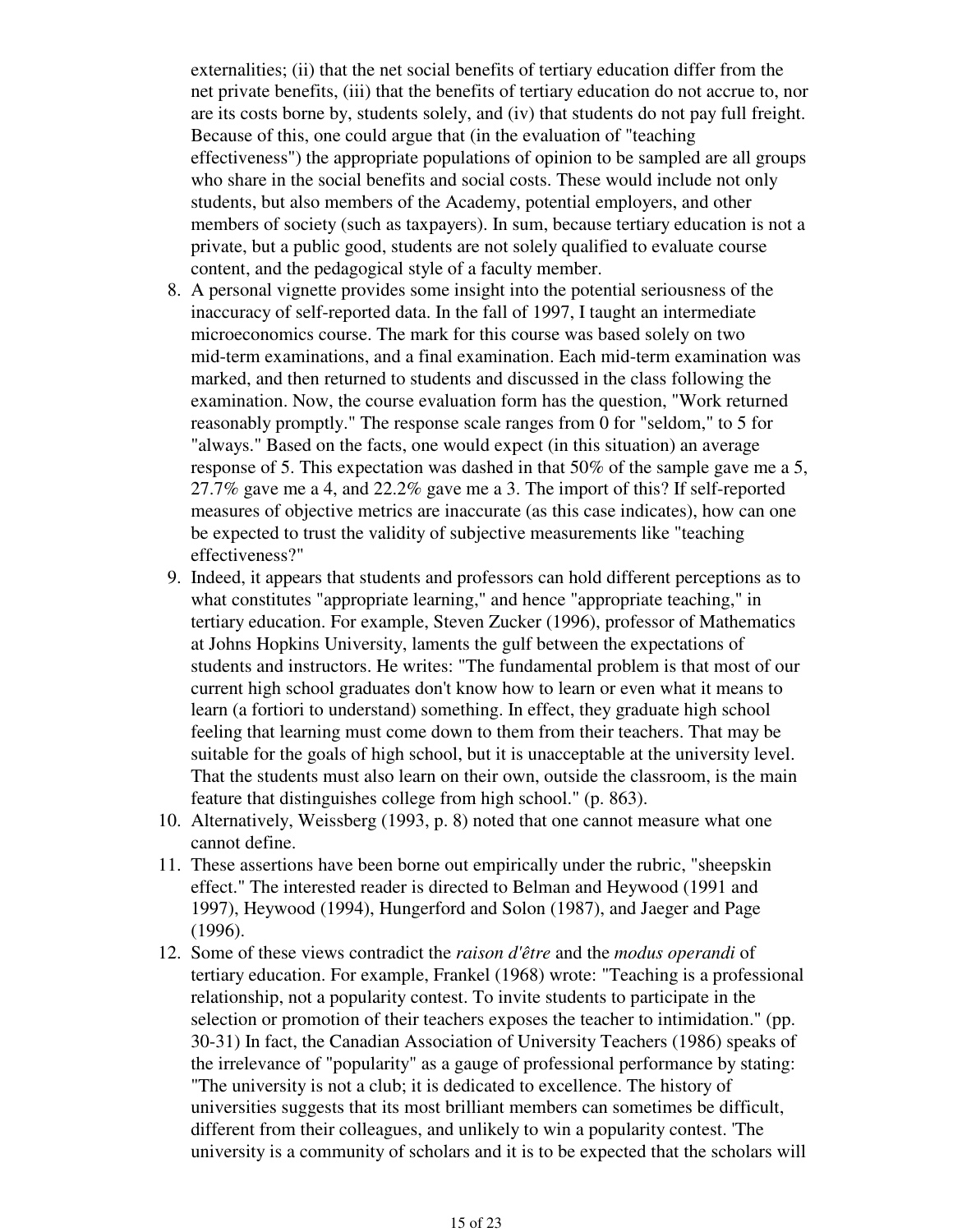hold firm views and wish to follow their convictions. Tension, personality conflicts and arguments may be inevitable by-products.'"

- As Crumbley (1995) noted: "There is another universal assumption that students 13. must like an instructor to learn. Not true. Even if they dislike you and you force them to learn by hard work and low grades, you may be a good educator (but not according to SET scores). SET measures whether or not students like you, and not necessarily whether you are teaching them anything. Instructors should be in the business of educating and teaching students--not SET enhancement. Until administrators learn this simple truth, there is little chance of improving higher education."
- 14. It seems that some psychologists would argue that latent measures of "teaching effectiveness" can be uncovered by a factor analysis of the SET data [e.g., d'Apollonia and Abrami (1997)]. Also, it seems that the motivation for such a claim is the intellectual appeal and success of studies of a completely different ilk. A case in point is Linden (1977) who uses factor analysis to uncover dimensions, which account for event-specific performances of athletes in the Olympic decathlon. However, the expectation that the success found in studies such as Linden (1977) can be replicated in the factor analysis of SET data is unwarranted in that this expectation ignores the fact that the SET data (unlike Linden's data) are opinion based or subjective, have measurement error, and are in need of statistical controls. In brief, it is my view that the use of factor analysis on SET data to uncover latent measures such as "teaching effectiveness" is analogous to trying to "unscramble an egg" in that it just cannot be done. Besides, as the authors of a popular text on multivariate statistics observe, "When all is said and done, factor analysis remains very subjective" [Johnson and Wichern (1988, p. 422)].
- 15. The terms, ordinal and cardinal measures, are defined in a footnote above. In conjunction with that, it should be noted that the type of a variable governs the statistical manipulations permissible [Hands (1996, pp. 460-62)], and "(T)he use of ordinally calibrated variables as if they were fully quantified .. results in constructions that are without meaning, significance, and explanatory power. Treating ordinal variables as cardinal … can mislead an investigator into thinking the analysis has shed light on the real world" [Katzner (1991, p. 3)]. This latter point captures an important dimension of the present state of research on SET data, and of the present paper.
- 16. For reasons of brevity, I have concentrated on only two of several statistical problems. These are "measurement error" and "omitted variables." By doing so, I have overlooked other statistical problems inherent in the SET data like the unreliability of self- and anonymous-reporting, inadequate sample size, sample-selection bias, reverse causation, and teaching to tests. The reader interested in a more complete treatment of some of these issues may wish to consult readings such as Aiger and Thum (1986), Becker and Power (2000), Gramlich and Greenlee (1993), and Nelson and Lynch (1984).
- 17. As Rundell (1996) noted, in actual practice, this would mean: "...'Jones had a 3.94 mean on her student evaluations, and since this is 0.2 above the average for the Department, we conclude she is an above average instructor as judged by these questionnaires' is a statement that appears increasingly common" (p. 1).
- 18. Statistical controls are needed to the extent that they eliminate "observational equivalence." In this connection, two comments are warranted here. One, observational equivalence is said to exist when "alternative interpretations, with different theoretical or policy implications, are equally consistent with the same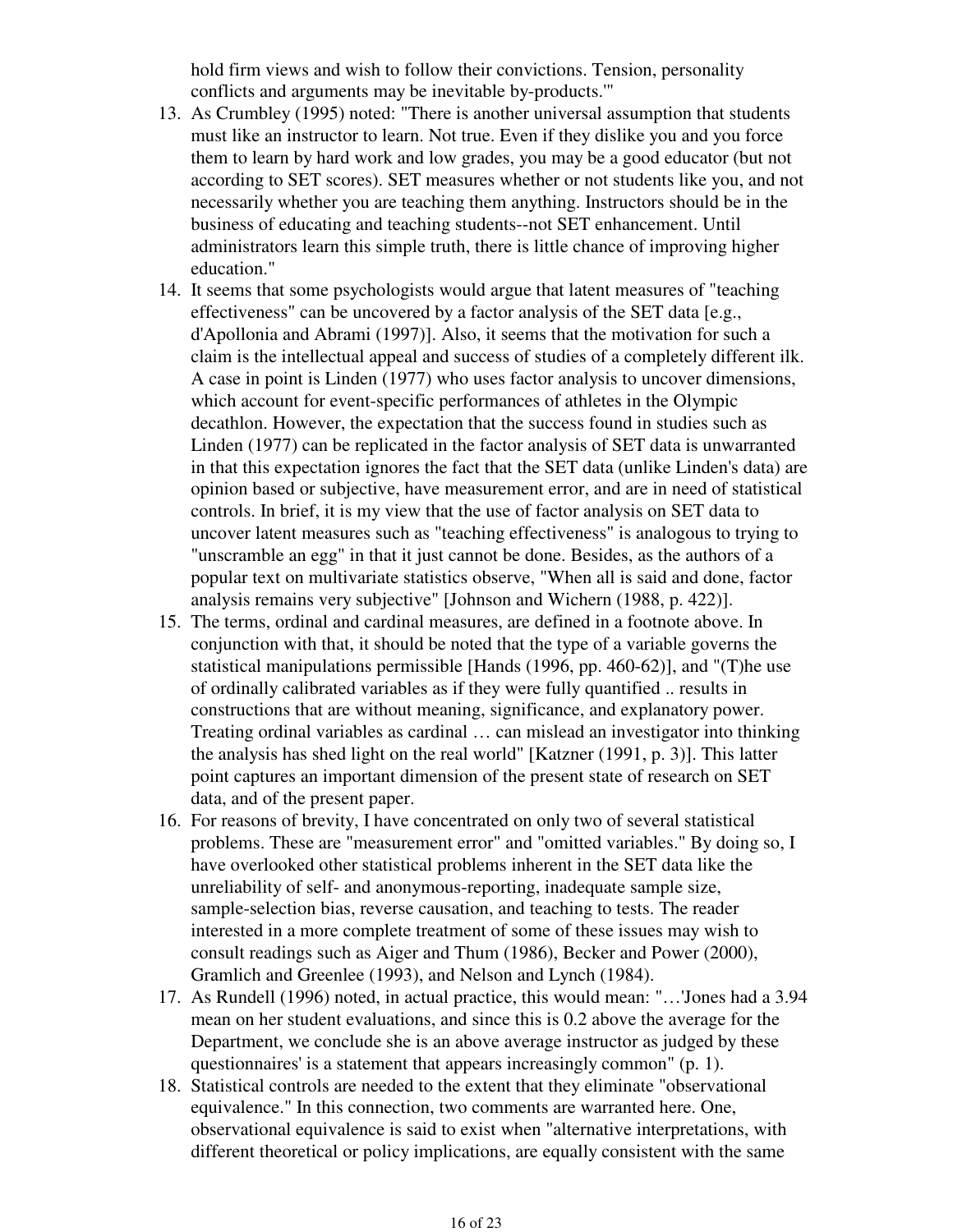data.. No analysis of the data would allow one to decide between the explanations, they are observationally equivalent. Other information is needed to identify which is the correct explanation of the data" [Smith (1999, p. 248)]. Two, Sproule (2000) has identified three distinct forms of observational equivalence in the interpretation of raw data from the SMIQ.

- 19. Cashin (1990) reports, for example, professors of fine arts and music receive high scores on the SMIQ, and professors of chemistry and economics receive lower scores, all things being equal.
- Mason et al. (1995) contend that those variables which fall under the 20. "student-characteristics" rubric include: (i) reason for taking the course, (ii) class level of the respondent, (iii) student effort in the course, (iv) expected grade in the course, and (v) student gender. Those variables which fall under the "instructorcharacteristics" rubric include: (i) the professor's use of class time, (ii) the professor's availability outside of class, (iii) how well the professor evaluates student understanding,  $(iv)$  the professor's concern for student performance,  $(v)$ the professor's emphasis on analytical skills, (vi) the professor's preparedness for class, and (vii) the professor's tolerance of opposing viewpoints and questions. Those variables which fall under the "course- characteristics" rubric include: (i) course difficulty, (ii) class size, (iii) whether the course is required or not, and (iv) when the course was offered.
- 21. For an elementary discussion of the ordered-probit model, see Pindyck and Rubinfeld (1991, pp. 273-274.).
- 22. Katzner (1991) also states that this "blind pursuit of numbers" can lead to unintended, and unjust, outcomes. For example, "(W)hen the state secretly sterilizes individuals only because their 'measured intelligence' on flawed intelligence tests is too low, then bitterly dashed hopes and human suffering becomes the issue." (p. 18). That said, it would not be too difficult to claim that the "blind pursuit of numbers" by those responsible for the "summative" function has also led to unintended, and unjust, outcomes. [In fact, see Haskell (1997d) for details.]
- 23. Three comments seem warranted here. One, the enterprise of science can been seen as a "market process" [Walstad (1999)]. Two, the SRP of this cadre of psychologists and educational administrators could be viewed as barrier to entry (of the epistemological sort) into the marketplace of ideas. Three, that said, perhaps the recommendation of Paul Feyerabend (1975) applies in this instance; that competition between epistemologies, rather than the monopoly of a dominant epistemology, ought to be encouraged.
- While it is clear from the above that the protective belt of the SRP associated with 24. the SET has survived many types of logical appraisals (or epistemological attacks), the question remains: Can this protective belt, and this SRP itself, continue to withstand such repeated attacks? I would hazard the opinion that, no, it cannot.

# **References**

Adams, J.V. (1997), Student evaluations: The ratings game, *Inquiry 1 (2),* 10-16.

Aiger, D., and F. Thum (1986), On student evaluation of teaching ability, *Journal of Economic Education*, Fall, 243-265.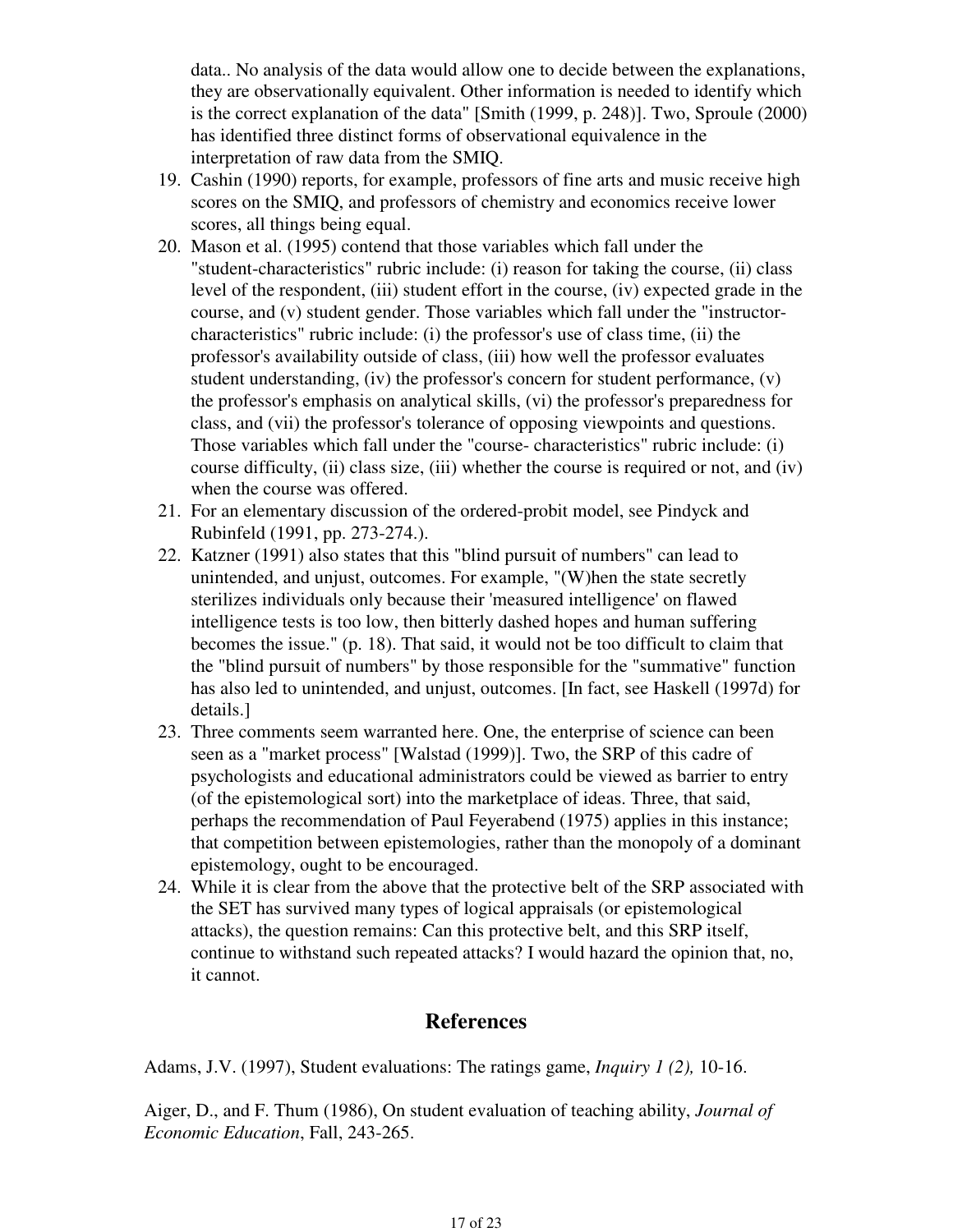Altschuler, G. (1999), Let me edutain you, *The New York Times*, Education Life Supplement, April 4.

Becker, W. (2000), Teaching economics in the 21st century, *Journal of Economic Perspectives 14 (1),* 109-120.

Becker, W., and J. Power (2000), Student performance, attrition, and class size, given missing student data, *Economics of Education Review,* forthcoming.

Belman, D., and J.S. Heywood (1991), Sheepskin effects in the returns to education: An examination on women and minorities, *Review of Economics and Statistics 73 (4*), 720-24.

Belman, D., and J.S. Heywood (1997), Sheepskin effects by cohort: Implications of job matching in a signaling model, *Oxford Economic Papers 49 (4)*, 623-37.

Blunt, A. (1991), The effects of anonymity and manipulated grades on student ratings of instructors, *Community College Review 18*, Summer, 48-53.

Canadian Association of University Teachers (1986), What is fair? A guide for peer review committees: Tenure, renewal, promotion, Information Paper, November.

Canadian Association of University Teachers (1998), Policy on the use of anonymous student questionnaires in the evaluation of teaching, CAUT Information Service Policy Paper 4-43.

Cashin, W. (1990), Students do rate different academic fields differently, in M. Theall and J. Franklin, eds., *Student Ratings of Instruction: Issues for Improving Practice,* New Directions for Teaching and Learning, No. 43 (San Francisco, CA: Jossey-Bass).

Cornell University (1997), Cornell study finds student ratings soar on all measures when professor uses more enthusiasm: Study raises concerns about the validity of student evaluations, *Science News*, September 19th.

Crumbley, D.L. (1995), Dysfunctional effects of summative student evaluations of teaching: Games professors play, *Accounting Perspectives 1 (1)*, Spring, 67-77.

Damron, J.C. (1995). The three faces of teaching evaluation, unpublished manuscript, Douglas College, New Westminster, British Columbia.

d'Apollonia, S., and P. Abrami (1997), Navigating student ratings of instruction, *American Psychologist 52 (11)*, 1198-1208.

Feyerabend, P. (1975), *Against Method* (London: Verso).

Fox, D. (1983), Personal theories of teaching, *Studies in Higher Education 8 (2),* 151-64.

Frankel, C. (1968), *Education and the Barricades* (New York: W.W. Norton).

Gillmore, G. (1984), Student ratings as a factor in faculty employment decisions and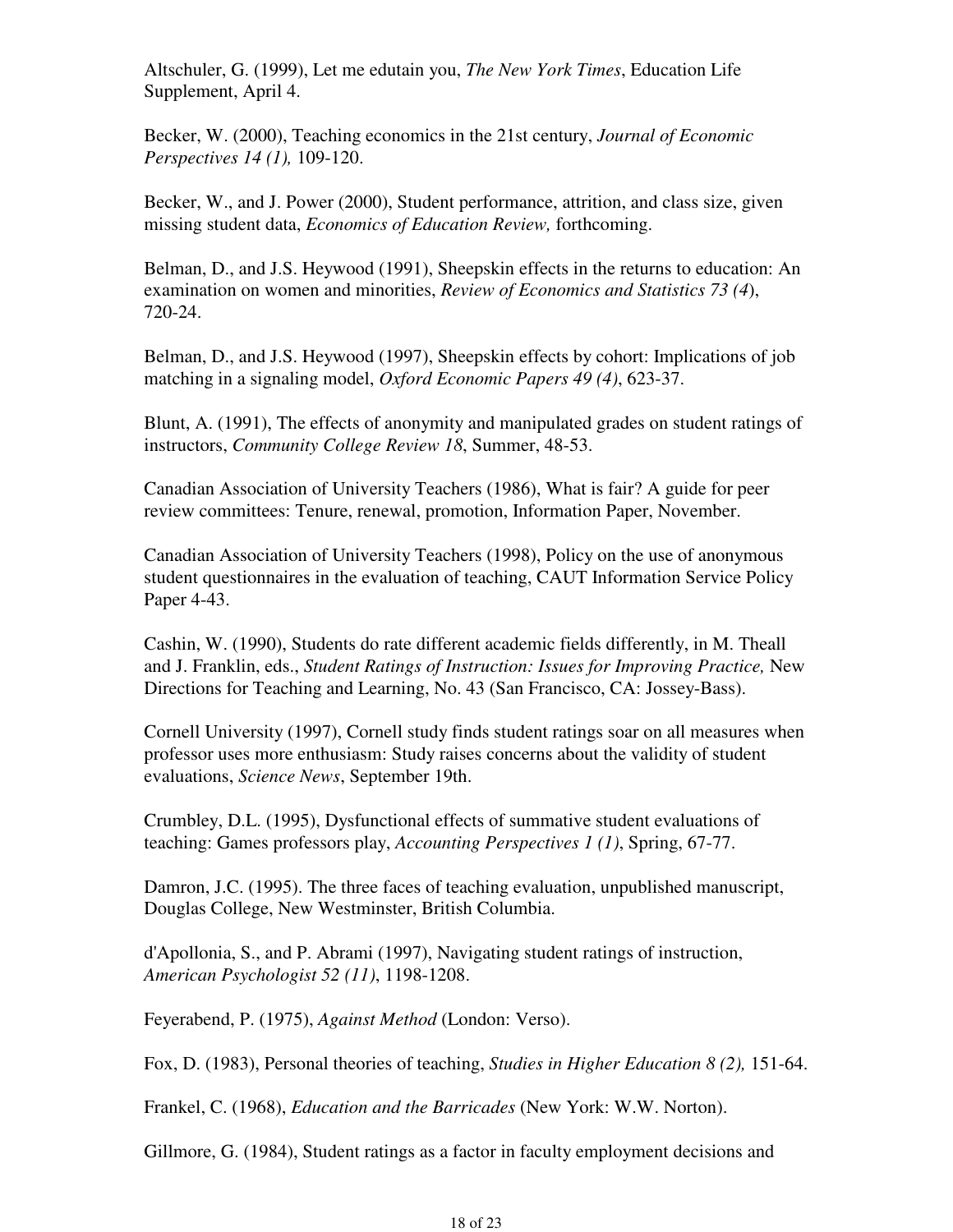periodic review, *Journal of College and University Law 10*, 557- 576.

Gramlich, E., and G. Greenlee (1993), Measuring teaching performance, *Journal of Economic Education*, Winter, 3-13.

Grant, H. (1998), Academic contests: Merit pay in Canadian universities, *Relations Industrielles / Industrial Relations 53 (4)*, 647-664.

Greenwald, A., and G. Gilmore (1997), Grading leniency is a removable contaminant of student ratings, *American Psychologist 52 (11)*, 1209-17.

Hands. D.J. (1996), Statistics and the theory of measurement, *Journal of the Royal Statistical Society – Series A 159 (3)*, 445-473.

Haskell, R.E. (1997a), Academic freedom, tenure, and student evaluations of faculty: Galloping polls in the 21st century, *Education Policy Analysis Archives 5 (6),* February 12.

Haskell, R.E. (1997b), Academic freedom, promotion, reappointment, tenure, and the administrative use of student evaluation of faculty (SEF): (Part II) Views from court, *Education Policy Analysis Archives 5 (6)*, August 25.

Haskell, R.E. (1997c), Academic freedom, promotion, reappointment, tenure, and the administrative use of student evaluation of faculty (SEF): (Part III) Analysis and implications of views from the court in relation to accuracy and psychometric validity, *Education Policy Analysis Archives 5 (6),* August 25.

Haskell, R.E. (1997d), Academic freedom, promotion, reappointment, tenure, and the administrative use of student evaluation of faculty (SEF): (Part IV) Analysis and implications of views from the court in relation to academic freedom, standards, and quality of instruction, *Education Policy Analysis Archives 5 (6),* November 25.

Heywood, J.S. (1994), How widespread are sheepskin returns to education in the U.S.?, *Economics of Education Review 13 (3)*, 227-34.

Hungerford, T., and G. Solon (1987), Sheepskin effects in the returns to education, *Review of Economics and Statistics 69 (1)*, 175-77.

Jaeger, D., and M. Page (1996), Degrees matter: New evidence on sheepskin effects in the returns to education, *Review of Economics and Statistics 78 (4),* 733-40.

Johnson, R., and D. Wichern (1988), *Applied Multivariate Statistical Analysis*, Second Edition (Englewood Cliffs: Prentice-Hall).

Katzner, D. (1991), Our mad rush to measure: How did we get there?, *Methodus 3 (2),*  18-26.

Lakatos, I. (1978), *The Methodology of Scientific Research Programmes* (Cambridge: Cambridge University Press).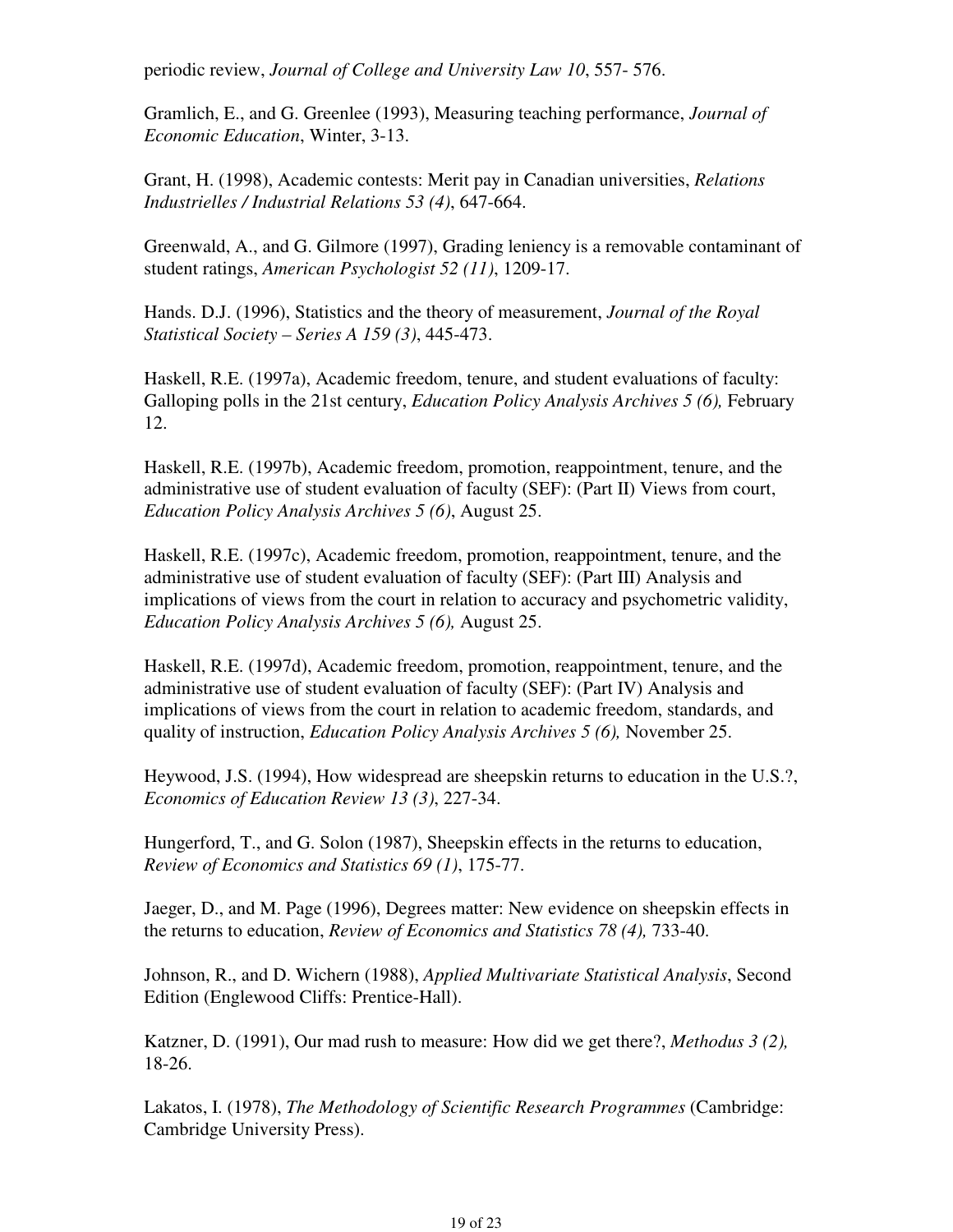Linden, M. (1977), A factor analytic study of Olympic decathlon data, *Research Quarterly 48 (3*), 562- 568.

Malthus, T. (1836), *Principles of Political Economy*, 2nd Edition.

Marsh, H. (1987), Students' evaluations of university teaching: Research findings, methodological issues, and directions for future research, *International Journal of Educational Research 11*, 253-388.

Marsh, H., and L. Roche (1997), Making students' evaluations of teaching effectiveness effective: The central issues of validity, bias, and utility, *American Psychologist 52 (11)*, 1187-97.

Mason, P., J. Steagall, and M. Fabritius (1995), Student evaluations of faculty: A new procedure for using aggregate measures of performance, *Economics of Education Review 12 (4),* 403-416.

McKeachie, W. (1997), Student ratings: The validity of use, *American Psychologist 52 (11)*, 1218- 1225.

Molho, I. (1997), *The Economics of Information: Lying and Cheating in Markets and Organizations* (Oxford: Blackwell).

Nelson, J., and K. Lynch (1984), Grade inflation, real income, simultaneity, and teaching evaluations, *Journal of Economic Education*, Winter, 21-37.

Pearce, D.W., ed. (1992), *The MIT Dictionary of Modern Ecoonomics*, 4<sup>th</sup> Edition (Cambridge, MA: MIT Press).

Pindyck, R. and D. Rubinfeld (1991), *Econometric Models & Economic Forecasts* (New York: McGraw-Hill).

Platt, M. (1993), What student evaluations teach, *Perspectives In Political Science 22 (1),* 29-40.

Rifkin, T. (1995), The status and scope of faculty evaluation, *ERIC Digest.*

Rodin, M., and B. Rodin (1972), Student evaluations of teaching, *Science 177*, September, 1164- 1166.

Rundell, W. (1996), On the use of numerically scored student evaluations of faculty, unpublished working paper, Department of Mathematics, Texas A&M University.

Ruskai, M.B. (1996), Evaluating student evaluations, *Notices of The American Mathematical Society 44 (3)*, March 1997, 308.

Scriven, M. (1967), The methodology of evaluation, in R. Tyler, R. Gagne, and M. Scriven, eds., *Perspectives in Curriculum Evaluation* (Skokie, IL: Rand McNally).

Siegel, S. (1956), *Nonparametric Statistics For The Behavioral Sciences* (New York: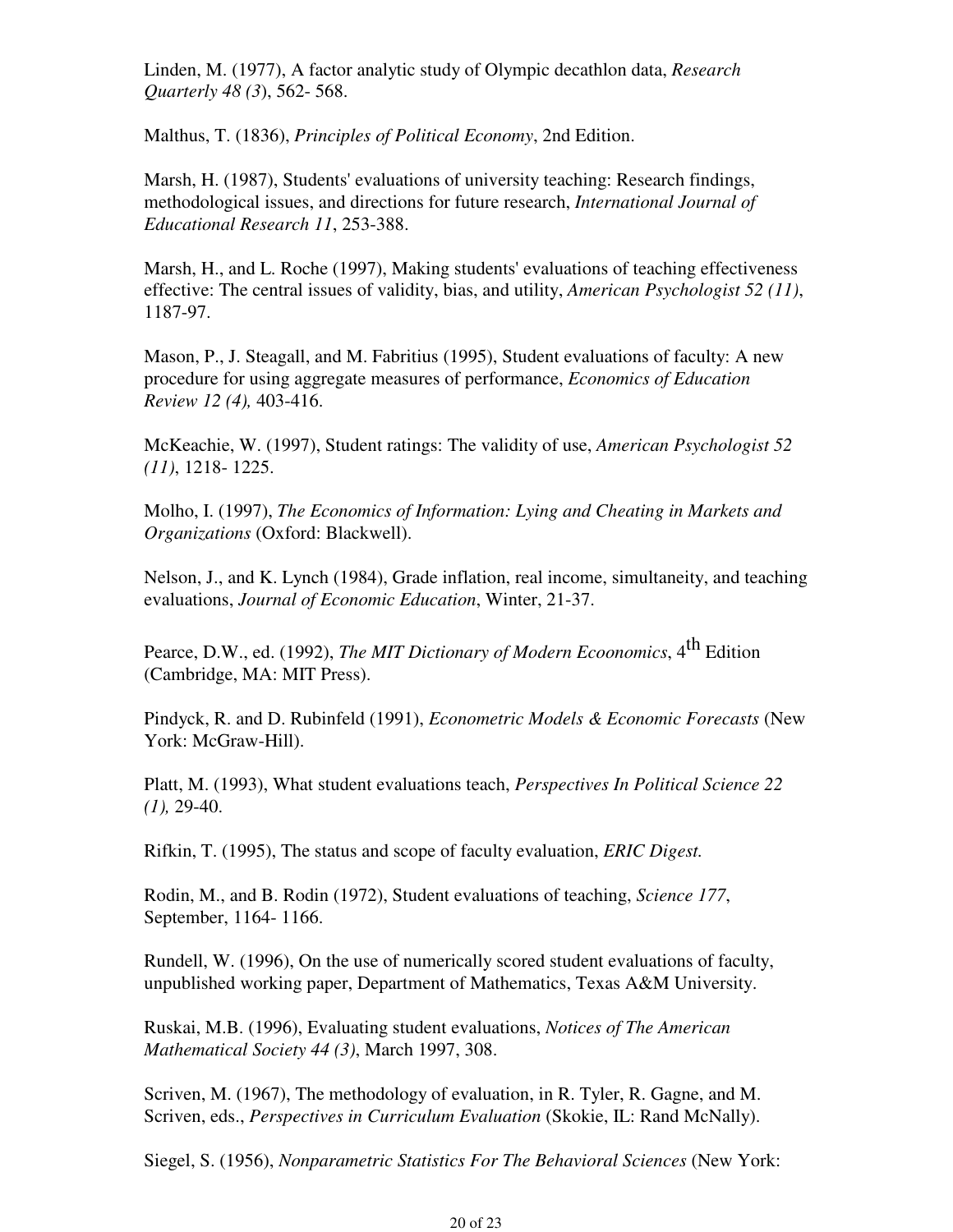McGraw-Hill).

Smith, R. (1999), Unit roots and all that: The impact of time-series methods on macroeconomics, *Journal of Economic Methodology 6 (2),* 239-258.

Spence, M. (1974), *Market Signaling* (Cambridge, MA: Harvard University Press).

Sproule, R. (2000). The underdetermination of instructor performance by data from the student evaluation of teaching,*Economics of Education Review* (in press).

Stevens, S.S. (1946), On the theory of scales of measurement, *Science 103*, 677-680.

Stone, J.E. (1995), Inflated grades, inflated enrollment, and inflated budgets: An analysis and call for review at the state level, *Education Policy Analysis Archives 3 (11)*.

Walstad, A. (1999), Science as a market process, unpublished paper, Department of Physics, University of Pittsburgh—Johnstown.

Weissberg, R. (1993), Standardized teaching evaluations, *Perspectives In Political Science 22 (1),* 5-7.

Zucker, S. (1996), Teaching at the university level, *Notices of The American Mathematical Society 43 (8),* August, 863-865.

### **About the Author**

### **Robert Sproule**

Department of Economics Williams School of Business and Economics Bishop's University Lennoxville, Québec, J1M 1Z7, Canada The author can be reached via e-mail at rsproule@ubishops.ca

Robert Sproule is a Professor of Economics at Bishop's University. He received his Ph.D. in Economics at the University of Manitoba (Winnipeg, Canada). His research interests include statistics, econometrics, and decision making under uncertainty. His research appears in journals such as the *Bulletin of Economic Research, Communications in Statistics: Theory and Methods, Economics Letters,* the *Economics of Education Review*, the *European Journal of Operations Research, Metroeconomica, Public Finance,* and *The Statistician*.

### **Copyright 2000 by the** *Education Policy Analysis Archives*

The World Wide Web address for the *Education Policy Analysis Archives* is **epaa.asu.edu**

General questions about appropriateness of topics or particular articles may be addressed to the Editor, Gene V Glass, glass@asu.edu or reach him at College of Education, Arizona State University, Tempe, AZ 85287-0211. (602-965-9644). The Commentary Editor is Casey D. Cobb: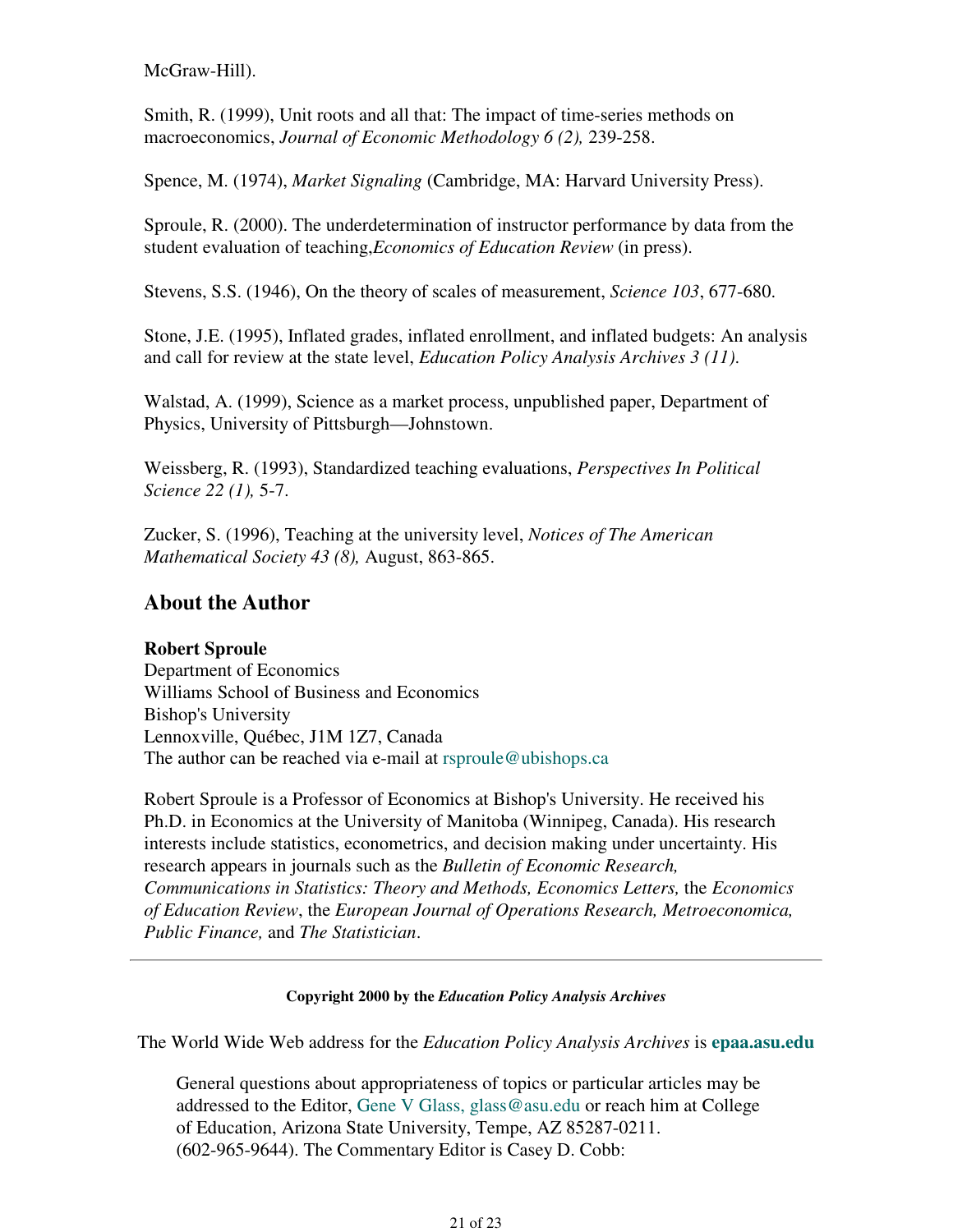### **EPAA Editorial Board**

Michael W. Apple University of Wisconsin

John Covaleskie Northern Michigan University

Sherman Dorn University of South Florida

Richard Garlikov hmwkhelp@scott.net

Alison I. Griffith York University

Ernest R. House University of Colorado

Craig B. Howley Appalachia Educational Laboratory

Daniel Kallós Umeå University

Thomas Mauhs-Pugh Green Mountain College

William McInerney Purdue University

Les McLean University of Toronto

Anne L. Pemberton apembert@pen.k12.va.us

Richard C. Richardson New York University

Dennis Sayers Ann Leavenworth Center for Accelerated Learning

Michael Scriven scriven@aol.com

Robert Stonehill U.S. Department of Education Greg Camilli Rutgers University

Alan Davis University of Colorado, Denver

Mark E. Fetler California Commission on Teacher Credentialing

Thomas F. Green Syracuse University

Arlen Gullickson Western Michigan University

Aimee Howley Ohio University

William Hunter University of Calgary

Benjamin Levin University of Manitoba

Dewayne Matthews Western Interstate Commission for Higher Education

Mary McKeown-Moak MGT of America (Austin, TX)

Susan Bobbitt Nolen University of Washington

Hugh G. Petrie SUNY Buffalo

Anthony G. Rud Jr. Purdue University

Jay D. Scribner University of Texas at Austin

Robert E. Stake University of Illinois—UC

David D. Williams Brigham Young University

### **EPAA Spanish Language Editorial Board**

**Associate Editor for Spanish Language Roberto Rodríguez Gómez Universidad Nacional Autónoma de México**

roberto@servidor.unam.mx